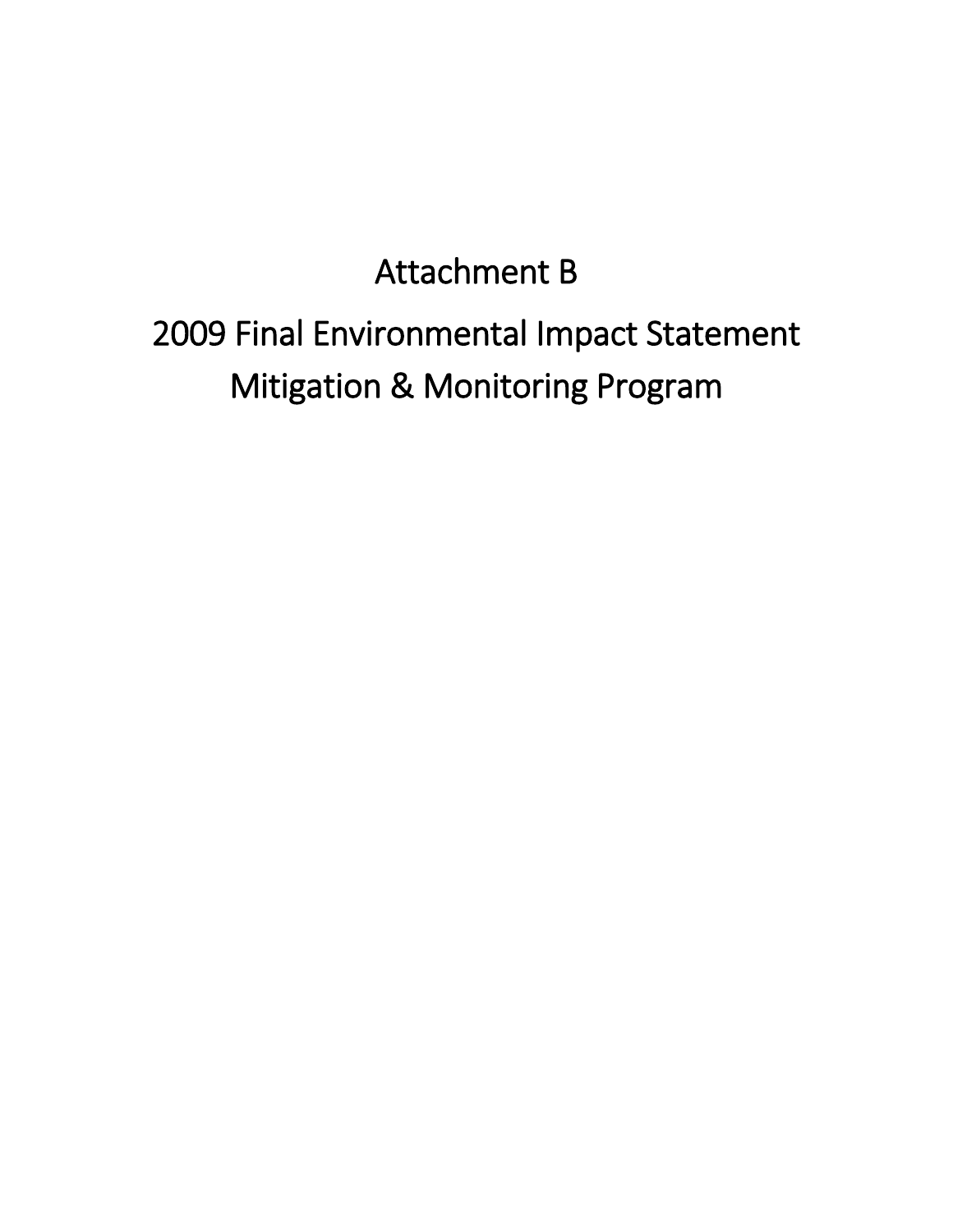## Mitigation and Monitoring Program

The mitigation measures and other project features that reduce adverse impacts, to which FTA and the Metropolitan Council committed in the Final EIS, are summarized in the table below. This summary table is provided in the Amended Record of Decision to facilitate the monitoring of the implementation of the mitigation measures. However, the FEIS provides the full description of all mitigation measures that are included in the Project and, to the extent that there is an inconsistency in the measures summarized in Attachment B and those provided in the FEIS, the FEIS statement of mitigation measures shall prevail. The Metropolitan Council will establish a program for monitoring and reporting the implementation of the mitigation measures as part of its Project Management Plan.

The Metropolitan Council is prohibited from eliminating or altering any of the mitigation commitments identified in the FEIS for the Project without express written approval by FTA. In addition, any change to the Project that may involve new or changed environmental or community impacts not considered in the FEIS must be reviewed in accordance with FTA environmental procedures (23 CFR Part 771.130). The Metropolitan Council will immediately notify FTA of any change to the Project that differs in any way from what the FEIS says. If a change is needed, the FTA will determine the appropriate level of environmental review (i.e., a written re-evaluation of the FEIS, an environmental assessment of the change, or a supplemental environmental impact statement), and the NEPA process for this supplemental environmental review will conclude with a separate NEPA determination, or, if necessary, an amendment of this ROD.

## University of Minnesota Mitigation

The project will generate vibration that is predicted to exceed the existing vibration criteria as reported in the FEIS. As provided in their Memorandum of Understanding dated July 18, 2008, the University of Minnesota and the Metropolitan Council agreed to implement measures to mitigate impacts caused by noise, vibration and electro-magnetic field interferences. The parties agreed to continue to refine project plans and designs to, among other things, the mutual acceptance of the parties. Therefore, based on that commitment, the Metropolitan Council and the University of Minnesota will cooperatively determine acceptable mitigation measures and strategies through final design, construction and operation. This requirement and the mitigation measures agreed to by the parties shall be incorporated into this ROD.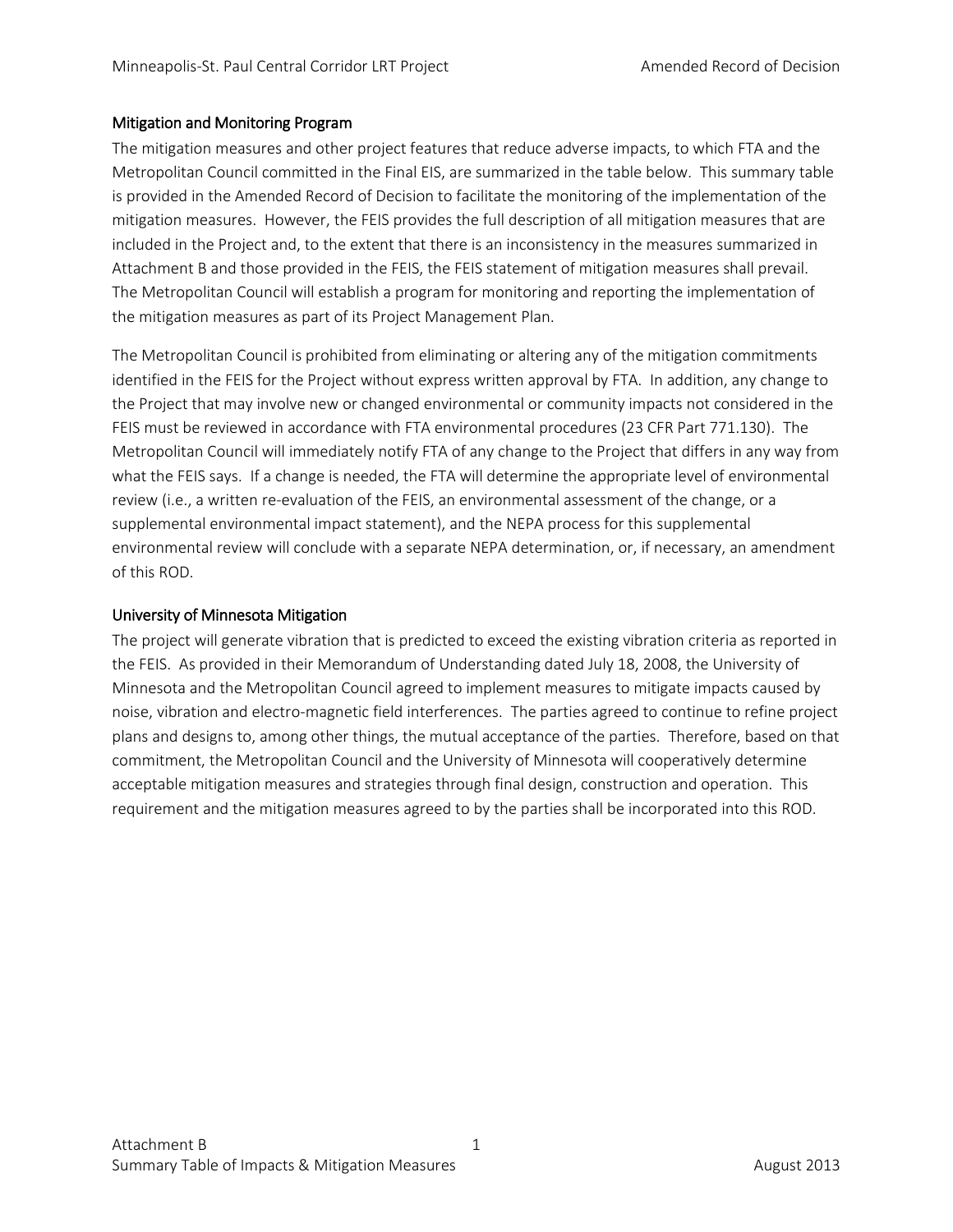| <b>Impact/Mitigation Measure</b>                                                                                                                                                                                                                                                                                                                                                                                                                                                                                                                                                                                                                                                                                                                                                                                                                                                                                                                                                                                                              | <b>Implementation and Monitoring</b>                                                                                                                                                                                                                                                                                                                                                                                                                                                                                                                                                                                                                                                                                                                                                                                                                                                                                                                                                                                                                                                                                                                                                                            | <b>Responsible</b><br><b>Party</b> | <b>Timing</b> |
|-----------------------------------------------------------------------------------------------------------------------------------------------------------------------------------------------------------------------------------------------------------------------------------------------------------------------------------------------------------------------------------------------------------------------------------------------------------------------------------------------------------------------------------------------------------------------------------------------------------------------------------------------------------------------------------------------------------------------------------------------------------------------------------------------------------------------------------------------------------------------------------------------------------------------------------------------------------------------------------------------------------------------------------------------|-----------------------------------------------------------------------------------------------------------------------------------------------------------------------------------------------------------------------------------------------------------------------------------------------------------------------------------------------------------------------------------------------------------------------------------------------------------------------------------------------------------------------------------------------------------------------------------------------------------------------------------------------------------------------------------------------------------------------------------------------------------------------------------------------------------------------------------------------------------------------------------------------------------------------------------------------------------------------------------------------------------------------------------------------------------------------------------------------------------------------------------------------------------------------------------------------------------------|------------------------------------|---------------|
| Long-Term (Operations) Impacts                                                                                                                                                                                                                                                                                                                                                                                                                                                                                                                                                                                                                                                                                                                                                                                                                                                                                                                                                                                                                |                                                                                                                                                                                                                                                                                                                                                                                                                                                                                                                                                                                                                                                                                                                                                                                                                                                                                                                                                                                                                                                                                                                                                                                                                 |                                    |               |
| Land use:<br>The Central Corridor LRT (CCLRT) project is<br>expected to have the following impacts:<br>Existing development trends would continue.<br>In downtown St. Paul, a new center of activity<br>would be created surrounding the 4 <sup>th</sup> and Cedar<br>Streets station.<br>In downtown St. Paul, the location of the<br>$\bullet$<br>operations and maintenance facility (OMF) may<br>affect nearby residential and commercial<br>development due to its reuse of the Diamond<br>Products building, which will prevent a portion of<br>this property from being redeveloped.<br>The placement of traction power substations<br>(TPSS) and signal bungalows is required along<br>the corridor.<br><b>Mitigation measures:</b><br>Façade treatments and provisions for street front<br>retail space at the OMF will help ensure that<br>surrounding residential and commercial uses are<br>enhanced.<br>See Section 3.1 of the Final Environmental Impact<br>Statement (FEIS) for details on impacts and mitigation<br>measures. | In recognition of the stress new development may<br>$\bullet$<br>place on housing costs and opportunities for low<br>income populations, the Metropolitan Council has<br>partnered with Minnesota Housing and the Family<br>Housing Fund to establish a new Land Acquisition<br>for Affordable New Development (LAAND)<br>Initiative. In November 2008, the Council<br>authorized up to \$3.6 million in loans to help<br>some metro-area cities buy land now for<br>affordable housing in the future. Of the<br>\$3.6 million, \$1.0 million will go to help with land<br>acquisition for affordable housing near the<br><b>CCLRT</b> alignment along University Avenue.<br>The access ramps to Washington Avenue from<br>$\bullet$<br>I-35W have been refined to limit impacts to<br>development opportunities near the Cedar-<br>Riverside community, and to enhance transit-<br>oriented development potential.<br>TPSS impacts will be reduced through restricting<br>$\bullet$<br>their sites to underutilized parcels such as surface<br>parking lots. Five of the 13 TPSS are located at<br>the OMF or near LRT stations and these TPSS<br>will be seen as a part of the main transportation<br>system. | Metropolitan<br>Council            | Final design  |
| <b>Community facilities:</b><br>The following impacts have been identified:<br>Access impacts and on-street parking impacts<br>including at community facilities.<br><b>Mitigation measures:</b>                                                                                                                                                                                                                                                                                                                                                                                                                                                                                                                                                                                                                                                                                                                                                                                                                                              | Alternate routes, additional traffic signals, and<br>$\bullet$<br>modifications to traffic lanes will help minimize the<br>impact of additional traffic on local streets near<br>the Transit/Pedestrian Mall.<br>Emergency vehicles will have access to the<br>$\bullet$<br>Transit/Pedestrian Mall maintaining existing                                                                                                                                                                                                                                                                                                                                                                                                                                                                                                                                                                                                                                                                                                                                                                                                                                                                                        | Metropolitan<br>Council            | Final design  |

Attachment B: 2009 Final EIS Summary Table of Impacts and Mitigation Measures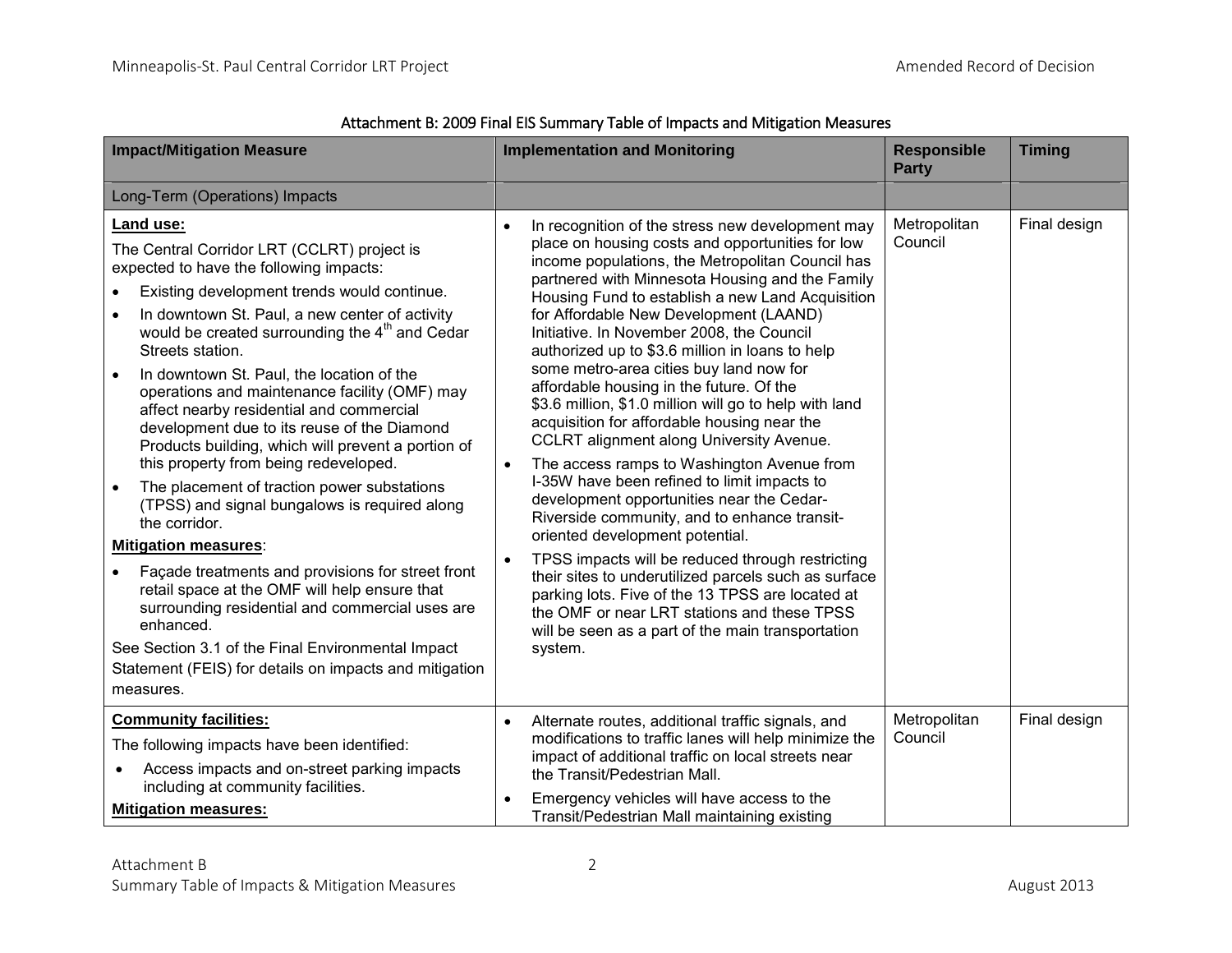| <b>Impact/Mitigation Measure</b>                                                                                                                                                                                                                                                                                                                                                                                                                                                                                                                                                                                                                                                                                   | <b>Implementation and Monitoring</b>                                                                                                                                                                                                                                                                                                                                                                                          | <b>Responsible</b><br><b>Party</b> | <b>Timing</b> |
|--------------------------------------------------------------------------------------------------------------------------------------------------------------------------------------------------------------------------------------------------------------------------------------------------------------------------------------------------------------------------------------------------------------------------------------------------------------------------------------------------------------------------------------------------------------------------------------------------------------------------------------------------------------------------------------------------------------------|-------------------------------------------------------------------------------------------------------------------------------------------------------------------------------------------------------------------------------------------------------------------------------------------------------------------------------------------------------------------------------------------------------------------------------|------------------------------------|---------------|
| The Metropolitan Council has mitigated access<br>impacts to the fullest possible extent. For<br>example:<br>Metropolitan Council has been in consultation<br>with Central Presbyterian Church to develop<br>an agreement to provide daily access to the<br>south church entrance, and special, but<br>limited, access to the north church entrance.<br>At the U of MTransit/Pedestrian Mall, private<br>vehicles will be diverted to adjacent roadways<br>by information signs.<br>The Metropolitan Council will continue to work with the<br>City of ST. Paul and affected property owners and<br>tenants for parking measures as identified in the FEIS.<br>See Section 3.2 of the FEIS for detailed information | access to critical health facilities. Metropolitan<br>Council will install directional signs directing<br>automobile traffic to alternate routes.<br>All fire stations will have surmountable curbs<br>$\bullet$<br>installed by Metropolitan Council.<br>A surmountable curb will allow special event<br>$\bullet$<br>access for St. Louis King of France and Central<br>Presbyterian churches from 10 <sup>th</sup> Street. |                                    |               |
| about impacts and mitigation measures.                                                                                                                                                                                                                                                                                                                                                                                                                                                                                                                                                                                                                                                                             |                                                                                                                                                                                                                                                                                                                                                                                                                               |                                    |               |
| <b>Displacements and relocations:</b><br>Operation of the CCLRT requires a mix of permanent<br>acquisition of portions of both public and private<br>properties, utility easements, and property access<br>closures.<br>Three privately owned properties would be taken<br>in their entirety.                                                                                                                                                                                                                                                                                                                                                                                                                      | The Minnesota Department of Transportation<br>(Mn/DOT), acting for the Metropolitan Council, will<br>acquire all lands, easements, and other property<br>rights required for the CCLRT. Although some lands<br>will be acquired through fee purchase, other property<br>will be acquired through temporary or permanent<br>easements.                                                                                         | Metropolitan<br>Council,<br>MnDOT  | Final design  |
| Permanent private takings on 63 parcels would<br>$\bullet$<br>range in size from five square feet to<br>249,599 square feet (7.65 acres).<br>Permanent use (property within project<br>$\bullet$<br>construction limits) of existing public property<br>would impact 42 parcels ranging from 500 square<br>feet to 157,645 square feet (26.67 ac).<br>Three utility easements would be required on                                                                                                                                                                                                                                                                                                                 |                                                                                                                                                                                                                                                                                                                                                                                                                               |                                    |               |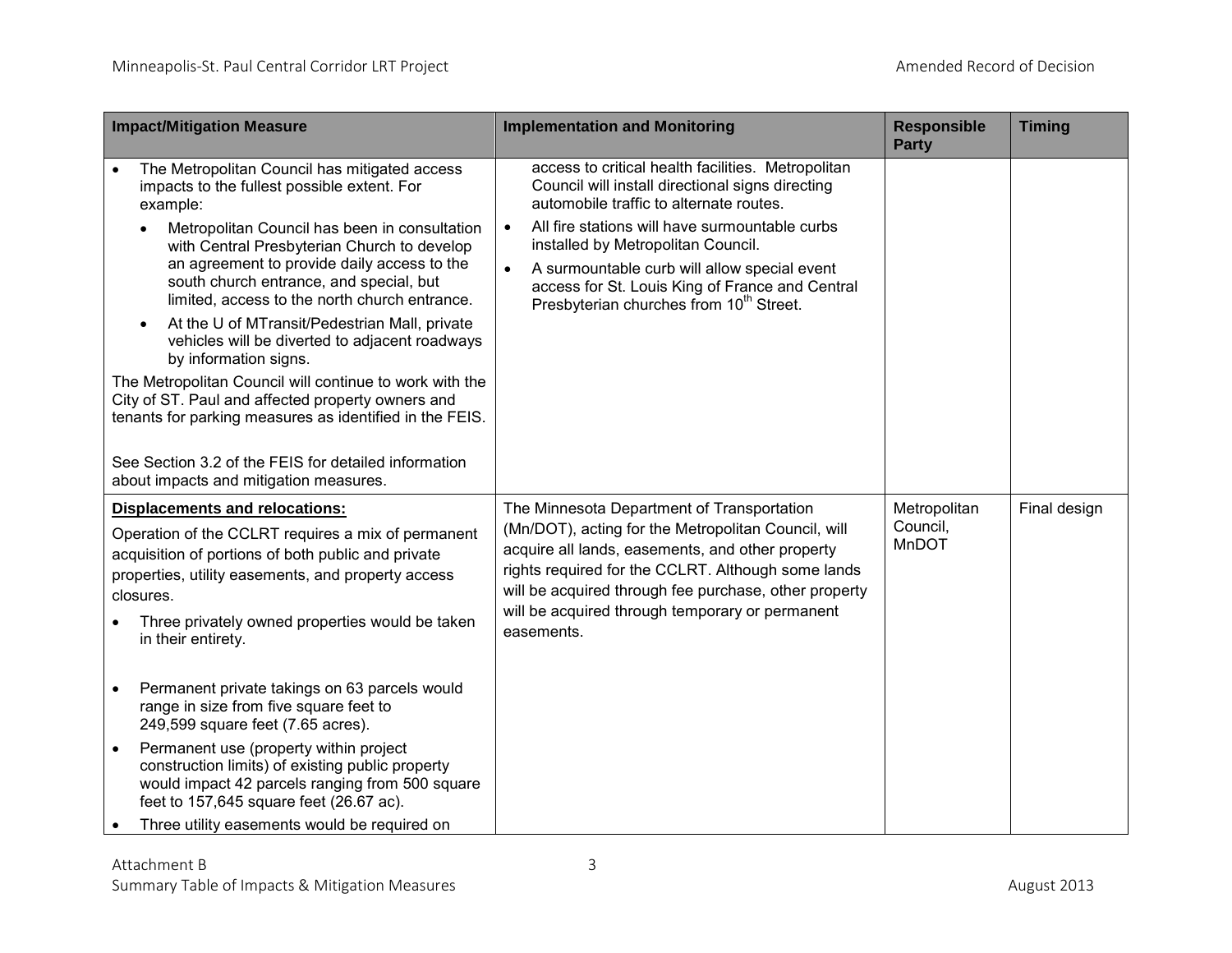| <b>Impact/Mitigation Measure</b>                                                                                                                                                                                                                                                                                                                                                                                                                                                                                                                                                                                                                                                                                   | <b>Implementation and Monitoring</b>                                                                                                                                                                  | <b>Responsible</b><br><b>Party</b> | <b>Timing</b> |
|--------------------------------------------------------------------------------------------------------------------------------------------------------------------------------------------------------------------------------------------------------------------------------------------------------------------------------------------------------------------------------------------------------------------------------------------------------------------------------------------------------------------------------------------------------------------------------------------------------------------------------------------------------------------------------------------------------------------|-------------------------------------------------------------------------------------------------------------------------------------------------------------------------------------------------------|------------------------------------|---------------|
| private property together with two easements on<br>public property.<br>Twenty-four accesses, 15 private and 9 public,<br>$\bullet$                                                                                                                                                                                                                                                                                                                                                                                                                                                                                                                                                                                 |                                                                                                                                                                                                       |                                    |               |
| would be affected by project construction.                                                                                                                                                                                                                                                                                                                                                                                                                                                                                                                                                                                                                                                                         |                                                                                                                                                                                                       |                                    |               |
| <b>Mitigation measures:</b>                                                                                                                                                                                                                                                                                                                                                                                                                                                                                                                                                                                                                                                                                        |                                                                                                                                                                                                       |                                    |               |
| Where private property is to be acquired, the<br>Metropolitan Council, with the assistance of<br>MnDOT, will acquire that property in full<br>compliance with the Uniform Relocation<br>Assistance and Real Property Acquisition Act of<br>1970, as amended (42 U.S.C. Sec. 4601 et seq.),<br>and 49 CFR Part 24. FTA Circular 5010.1D dated<br>November 1, 2008, as amended, will apply to<br>CCLRT real estate acquisitions.<br>See Section 3.3 of the FEIS.                                                                                                                                                                                                                                                     |                                                                                                                                                                                                       |                                    |               |
| Archaeological and Historic resources:<br>In consultation with the Minnesota State Historic<br>Preservation Officer (MnSHPO) and other parties, an<br>Area of Potential Effect was defined for the project<br>and historic properties listed in or eligible for the<br>National Register of Historic Places were identifed.<br>Since a determination on all effects on historic<br>properties could not be made at the time the NEPA<br>process would conclude, the FTA, the Advisory<br>Council on Historic Preservation and MnSHPO<br>developed and executed a Programmatic Agreement<br>to assess effects on historic properties and to identify<br>measures to avoid, minimize or mitigate adverse<br>effects. | The CCLRT Programmatic Agreement commits to<br>$\bullet$<br>reporting to all consulting parties on a quarterly<br>basis details on how measures stipulated in the<br>Agreement are being implemented. | Metropolitan<br>Council            | Final design  |
| <b>Mitigation measures:</b>                                                                                                                                                                                                                                                                                                                                                                                                                                                                                                                                                                                                                                                                                        |                                                                                                                                                                                                       |                                    |               |
| Metropolitan Council will comply with the<br>$\bullet$<br>stipulations contained in the CCLRT<br>Programmatic Agreement.                                                                                                                                                                                                                                                                                                                                                                                                                                                                                                                                                                                           |                                                                                                                                                                                                       |                                    |               |
| See Section 3.4 of the FEIS for detailed information                                                                                                                                                                                                                                                                                                                                                                                                                                                                                                                                                                                                                                                               |                                                                                                                                                                                                       |                                    |               |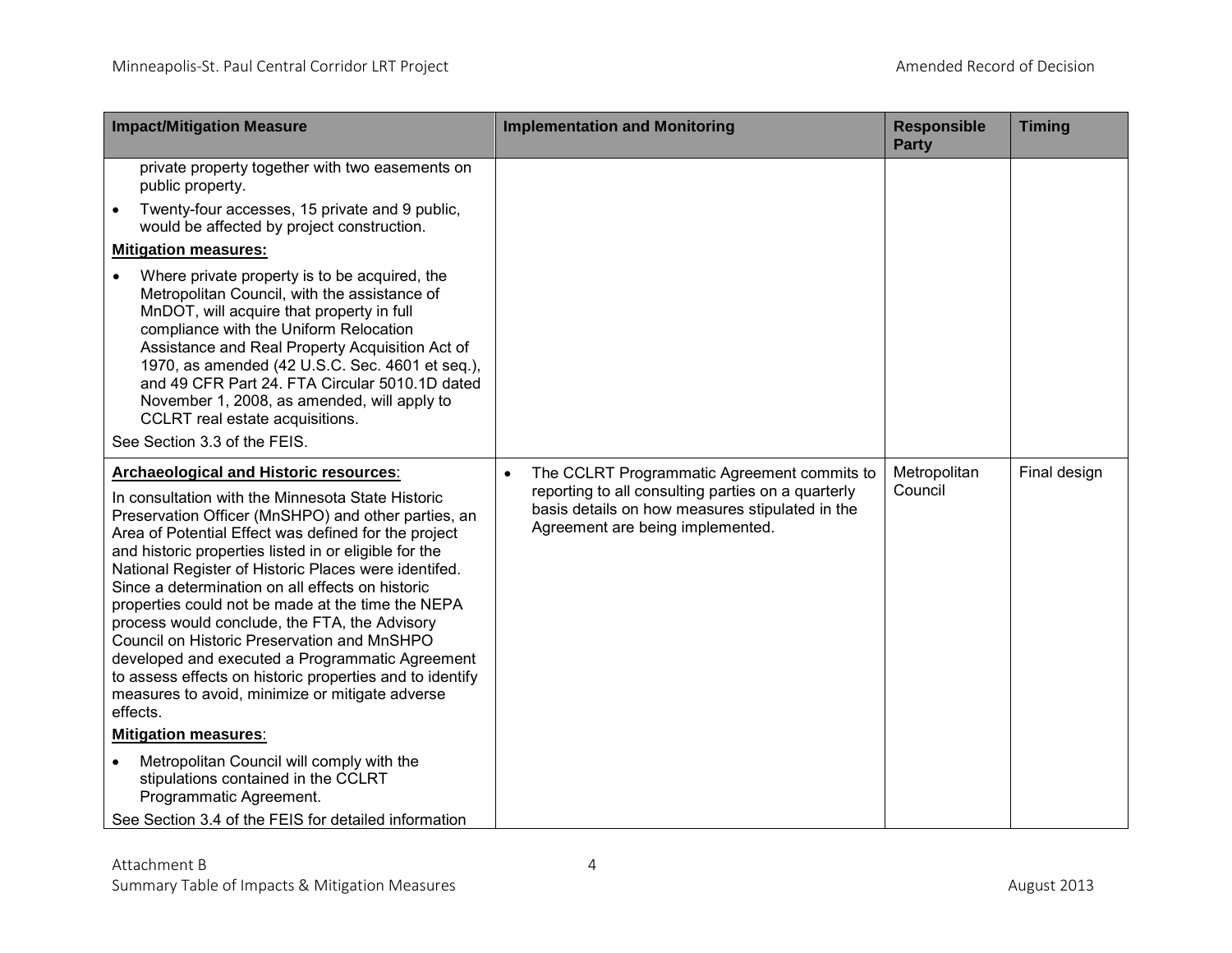| <b>Impact/Mitigation Measure</b>                                                                                                                                                                                                                                                                                                                                                                                                                                                                                                                                                                                                                                                                                               | <b>Implementation and Monitoring</b>                                                                                                                                                                                                                                                                                                                                                                                                                                                                                                                                                                                                                                              | <b>Responsible</b><br><b>Party</b> | <b>Timing</b> |
|--------------------------------------------------------------------------------------------------------------------------------------------------------------------------------------------------------------------------------------------------------------------------------------------------------------------------------------------------------------------------------------------------------------------------------------------------------------------------------------------------------------------------------------------------------------------------------------------------------------------------------------------------------------------------------------------------------------------------------|-----------------------------------------------------------------------------------------------------------------------------------------------------------------------------------------------------------------------------------------------------------------------------------------------------------------------------------------------------------------------------------------------------------------------------------------------------------------------------------------------------------------------------------------------------------------------------------------------------------------------------------------------------------------------------------|------------------------------------|---------------|
| about impacts. A copy of the Programmatic<br>Agreement is included in Attachment A.                                                                                                                                                                                                                                                                                                                                                                                                                                                                                                                                                                                                                                            |                                                                                                                                                                                                                                                                                                                                                                                                                                                                                                                                                                                                                                                                                   |                                    |               |
| <b>Section 4(f) Resources</b><br>Permanent use of the following resources will<br>occur:<br>St. Paul Urban Renewal Historic District<br>$\Omega$<br>Lowertown Historic District (portion of lawn in<br>O<br>front of St. Paul Union Depot)<br><b>Capitol Mall Historic District</b><br>$\circ$<br>De minimis use of Leif Erikson Lawn (as a<br>$\circ$<br>parkland resource).<br><b>Mitigation measures:</b><br>Metropolitan Council will comply with stipulations<br>$\bullet$<br>contained in the CCLRT Programmatic<br>Agreement (See Attachment A).<br>See Section 3.5 of the FEIS for detailed information<br>about impacts and mitigation.                                                                               | Use of Section 4(f) protected properties has been<br>evaluated in accordance with Section 4(f) of the U.S.<br>Department of Transportation Act of 1966. Details on<br>Section 4(f) impacts are provided in Chapter 7 of the<br>FEIS.<br>No mitigation is required for the De minimis use of<br>Leif Erikson lawn (as a parkland resource).                                                                                                                                                                                                                                                                                                                                        | Metropolitan<br>Council            | Final design  |
| <b>Visual and Aesthetic conditions:</b><br>The project is expected to have the following impacts:<br>Overhead Contact System (OCS), LRT tracks,<br>$\bullet$<br>TPSS, stations, and other system elements will<br>add new visual elements to the streetscape.<br>A new bridge will be constructed over I-35W to<br>provide a connection of CCLRT to the existing<br>Hiawatha LRT line.<br>The OMF will reuse a portion of the existing<br>$\bullet$<br>Diamond Products Building.<br><b>Mitigation measures:</b><br>Although the elements listed above would be<br>designed and constructed to maintain visual<br>consistency with existing transportation uses, specific<br>design elements will be incorporated during final | The overall impact on the visual environment<br>along University Avenue would be positive<br>because the Preferred Alternative, described in<br>the FEIS, will include a complete rebuilding of the<br>street, curbs, and sidewalks.<br>The Metropolitan Council hired artists and<br>$\bullet$<br>established station art committees to develop and<br>install station art reflecting the culture and<br>character of the adjacent community.<br>The Preferred Alternative includes installing<br>$\bullet$<br>improved pedestrian crossings at signalized<br>intersections, and installing non-signalized<br>pedestrian crossings at many of the other street<br>intersections. | Metropolitan<br>Council            | Final design  |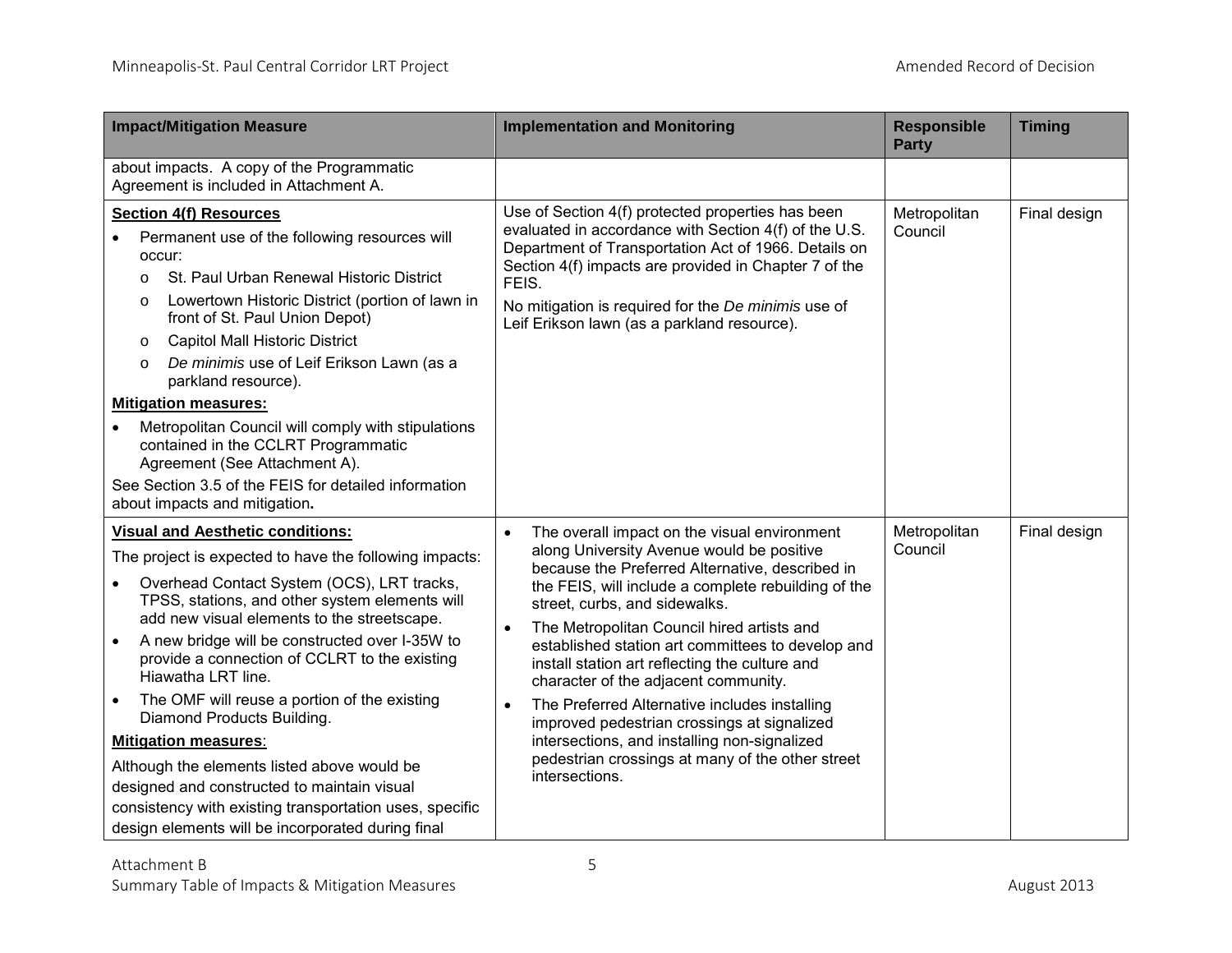| <b>Impact/Mitigation Measure</b>                                                                                                                                                                                                                                                                                                                                                                                                                                                                                                                                                                                                                                                                                                                            | <b>Implementation and Monitoring</b>                                                                                                                                                                                                                                                                                                                                                                      | <b>Responsible</b><br><b>Party</b> | <b>Timing</b> |
|-------------------------------------------------------------------------------------------------------------------------------------------------------------------------------------------------------------------------------------------------------------------------------------------------------------------------------------------------------------------------------------------------------------------------------------------------------------------------------------------------------------------------------------------------------------------------------------------------------------------------------------------------------------------------------------------------------------------------------------------------------------|-----------------------------------------------------------------------------------------------------------------------------------------------------------------------------------------------------------------------------------------------------------------------------------------------------------------------------------------------------------------------------------------------------------|------------------------------------|---------------|
| design to mitigate potential effects.                                                                                                                                                                                                                                                                                                                                                                                                                                                                                                                                                                                                                                                                                                                       |                                                                                                                                                                                                                                                                                                                                                                                                           |                                    |               |
| To the extent practicable, stations will be<br>$\bullet$<br>designed to ensure compatibility with its setting.                                                                                                                                                                                                                                                                                                                                                                                                                                                                                                                                                                                                                                              |                                                                                                                                                                                                                                                                                                                                                                                                           |                                    |               |
| Where TPSS placement will alter visual quality,<br>$\bullet$<br>the Metropolitan Council will work with the<br>respective neighborhoods and business districts<br>to develop appropriate screening.                                                                                                                                                                                                                                                                                                                                                                                                                                                                                                                                                         |                                                                                                                                                                                                                                                                                                                                                                                                           |                                    |               |
| Measures for façade improvements on the<br>$\bullet$<br>southern and western edges of the Diamond<br>Products building (the OMF site) will be taken,<br>identifying and installing treatments that fit the<br>character of the surrounding neighborhood.                                                                                                                                                                                                                                                                                                                                                                                                                                                                                                    |                                                                                                                                                                                                                                                                                                                                                                                                           |                                    |               |
| Existing boulevard trees removed due to the<br>$\bullet$<br>construction of the CCLRT will be replaced<br>consistent with local ordinances.                                                                                                                                                                                                                                                                                                                                                                                                                                                                                                                                                                                                                 |                                                                                                                                                                                                                                                                                                                                                                                                           |                                    |               |
| See Section 3.6 of the FEIS for details about impacts<br>and mitigation.                                                                                                                                                                                                                                                                                                                                                                                                                                                                                                                                                                                                                                                                                    |                                                                                                                                                                                                                                                                                                                                                                                                           |                                    |               |
| <b>Environmental justice:</b><br>The Central Corridor LRT FEIS included an analysis<br>of environmental justice impacts of the project in<br>compliance with Title VI of the Civil Rights Act of 1964<br>and the intent of Executive Orders 12898 and 13166,<br>along with the USDOT Final Order on Environmental<br>Justice and FTA Circular 49 CFR 21.5. This analysis<br>identified the presence of minority and low-income<br>populations and the effects of the project borne by<br>these populations. Impacts of the CCLRT project<br>which are not completely off-set by other benefits<br>have been identified for three census blocks near<br>Western Avenue. These three census blocks could<br>experience a decrease in overall transit service. | Off-setting benefits of the Central Corridor LRT<br>$\bullet$<br>project have been identified for all but three<br>census blocks near Western Avenue.<br>Mitigation of impacts not offset by identified<br>$\bullet$<br>project benefits is committed to by the<br>Metropolitan Council to address decreases in<br>access to transit service experienced in isolated<br>areas along the Central Corridor. | Metropolitan<br>Council            | Final design  |
| <b>Mitigation measures:</b>                                                                                                                                                                                                                                                                                                                                                                                                                                                                                                                                                                                                                                                                                                                                 |                                                                                                                                                                                                                                                                                                                                                                                                           |                                    |               |
| Metropolitan Council has committed to preparing<br>$\bullet$<br>a targeted transit service plan for the affected                                                                                                                                                                                                                                                                                                                                                                                                                                                                                                                                                                                                                                            |                                                                                                                                                                                                                                                                                                                                                                                                           |                                    |               |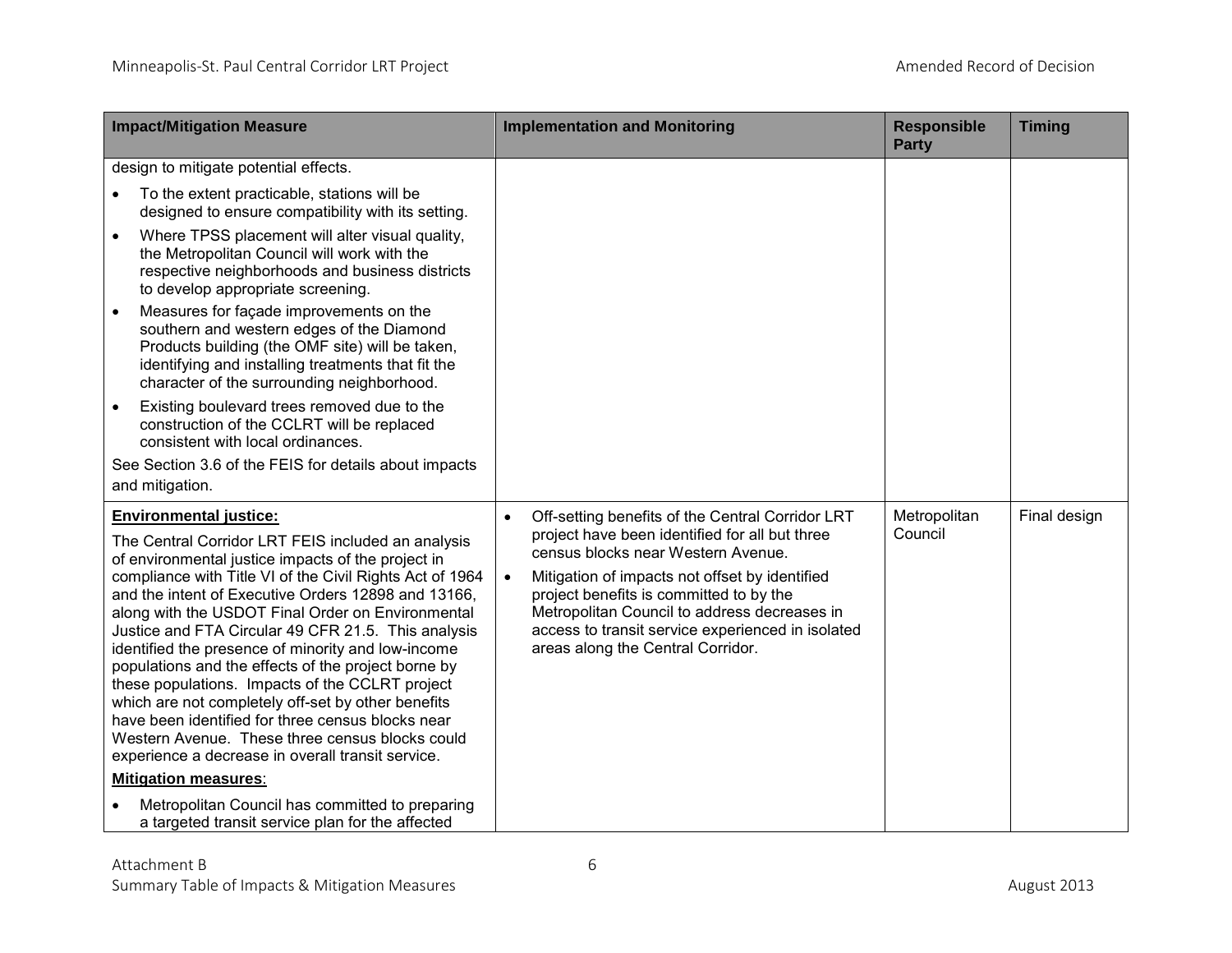| <b>Impact/Mitigation Measure</b>                                                                                                                                                                                                                                                          | <b>Implementation and Monitoring</b>                                                                                                                                                                                                                                                                                                                                      | <b>Responsible</b><br><b>Party</b> | <b>Timing</b>              |
|-------------------------------------------------------------------------------------------------------------------------------------------------------------------------------------------------------------------------------------------------------------------------------------------|---------------------------------------------------------------------------------------------------------------------------------------------------------------------------------------------------------------------------------------------------------------------------------------------------------------------------------------------------------------------------|------------------------------------|----------------------------|
| environmental justice community identified in the<br>Title VI analysis of proposed service changes for<br>the CCLRT. This plan will also provide for<br>community input into the process and measures<br>of need as expressed by and as tailored for this<br>transit-dependent community. |                                                                                                                                                                                                                                                                                                                                                                           |                                    |                            |
| This plan will be completed at least six months<br>prior to CCLRT beginning revenue service<br>operations and will be implemented concurrent<br>with the start of LRT service.                                                                                                            |                                                                                                                                                                                                                                                                                                                                                                           |                                    |                            |
| The Metropolitan Council has committed to<br>$\bullet$<br>working toward resolution of community concerns<br>that don't rise to the level of state or federal<br>standards of adverse impacts.                                                                                            |                                                                                                                                                                                                                                                                                                                                                                           |                                    |                            |
| See Section 3.8 of the FEIS for details about impacts<br>and mitigation.                                                                                                                                                                                                                  |                                                                                                                                                                                                                                                                                                                                                                           |                                    |                            |
| Geology, Groundwater Resources, and Soils<br>No long-term impacts to geology, groundwater<br>$\bullet$<br>resources or soils have been identified.<br>See Section 4.1 of the FEIS for details about impacts<br>and mitigation.                                                            | The project will require coordination and<br>$\bullet$<br>permitting from local, state, and federal water<br>resource agencies. The proposed project will<br>comply with applicable state, federal, and local<br>regulations, and will implement best management<br>practices (BMPs) to control and minimize erosion<br>and potential impacts to surface water resources. | Metropolitan<br>Council            | Final design,<br>operation |
| <b>Biota and Habitat</b><br>No long-term impacts to biota and habitat<br>Wetlands have been identified.<br>See Section 4.3 of the FEIS for details.                                                                                                                                       | No mitigation is required.                                                                                                                                                                                                                                                                                                                                                | Metropolitan<br>Council            | N/A                        |
| <b>Threatened and Endangered Species</b><br>No long-term impacts to threatened and<br>$\bullet$<br>endangered species have been identified.<br>See Section 4.4 of the FEIS for details.                                                                                                   | No mitigation is required.                                                                                                                                                                                                                                                                                                                                                | Metropolitan<br>Council            | N/A                        |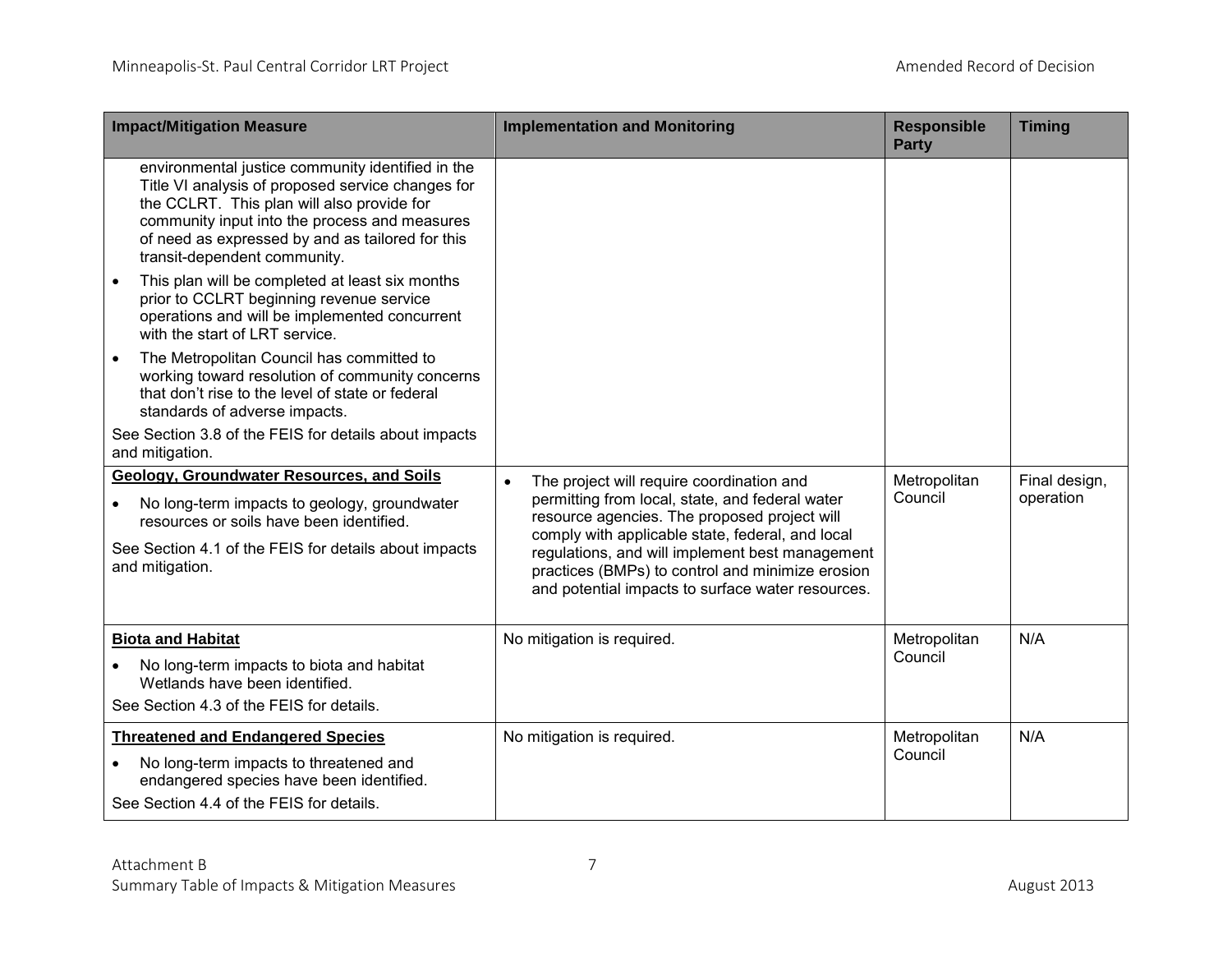| <b>Impact/Mitigation Measure</b>                                                                                                                                                                                                                                                                                                                                                                                                                                                                                                                                                                                                                                                                                      | <b>Implementation and Monitoring</b>                                                                                                                                                                                                                                                                                                          | <b>Responsible</b><br><b>Party</b> | <b>Timing</b>                               |
|-----------------------------------------------------------------------------------------------------------------------------------------------------------------------------------------------------------------------------------------------------------------------------------------------------------------------------------------------------------------------------------------------------------------------------------------------------------------------------------------------------------------------------------------------------------------------------------------------------------------------------------------------------------------------------------------------------------------------|-----------------------------------------------------------------------------------------------------------------------------------------------------------------------------------------------------------------------------------------------------------------------------------------------------------------------------------------------|------------------------------------|---------------------------------------------|
| <b>Contribution to Regional Air Quality Goals</b><br>The project will have no adverse impacts on air<br>quality as a result of CO emissions.<br>See Section 4.5 of the FEIS for details.                                                                                                                                                                                                                                                                                                                                                                                                                                                                                                                              | No mitigation is required.                                                                                                                                                                                                                                                                                                                    | Metropolitan<br>Council            | Operation                                   |
| <b>Noise</b><br>There are 16 "severe" Category 2 impacts within<br>the CCLRT project corridor.<br><b>Mitigation measures:</b><br>Metropolitan Council commits to mitigation of<br>severe noise impacts by moving special trackwork<br>associated with identified impacts to less noise<br>sensitive locations. In locations where this will not<br>address all severe impacts, receiver-based<br>mitigation has been identified. Finally,<br>administrative measures to limit the sounding of<br>high horns to emergency situations have been<br>committed<br>See Section 4.6 of the FEIS for details about impacts<br>and mitigation and the statement of required<br>mitigation provided at page 1 of Attachment B. | An agreement with MPR committing to noise and<br>vibration mitigation has been executed and is<br>included in Appendix F1 of the FEIS. Also included in<br>Appendix F1 are commitments made to Central<br>Presbyterian church that address noise and vibration<br>concerns.                                                                   | Metropolitan<br>Council            | Final design,<br>construction,<br>operation |
| Vibration:<br>Impacts have been identified to a total of 21<br>structures along the Central Corridor.<br><b>Mitigation measures:</b><br>Metropolitan Council commits to mitigation of<br>vibration impacts due to crossovers by moving<br>them to locations where they will not impact<br>sensitive receptors.<br>Metropolitan Council commits to mitigation of<br>wheel-rail vibration with a floating slab at some                                                                                                                                                                                                                                                                                                  | Where installation of treatments below the LRT<br>trackway is being made to mitigate vibrations caused<br>by wheel-rail interface, the Metropolitan Council will<br>test such installations during pre-revenue service and<br>after LRT begins revenue service operations to<br>ensure that mitigations measures are working as<br>specified. | Metropolitan<br>Council            | Final design,<br>construction,<br>operation |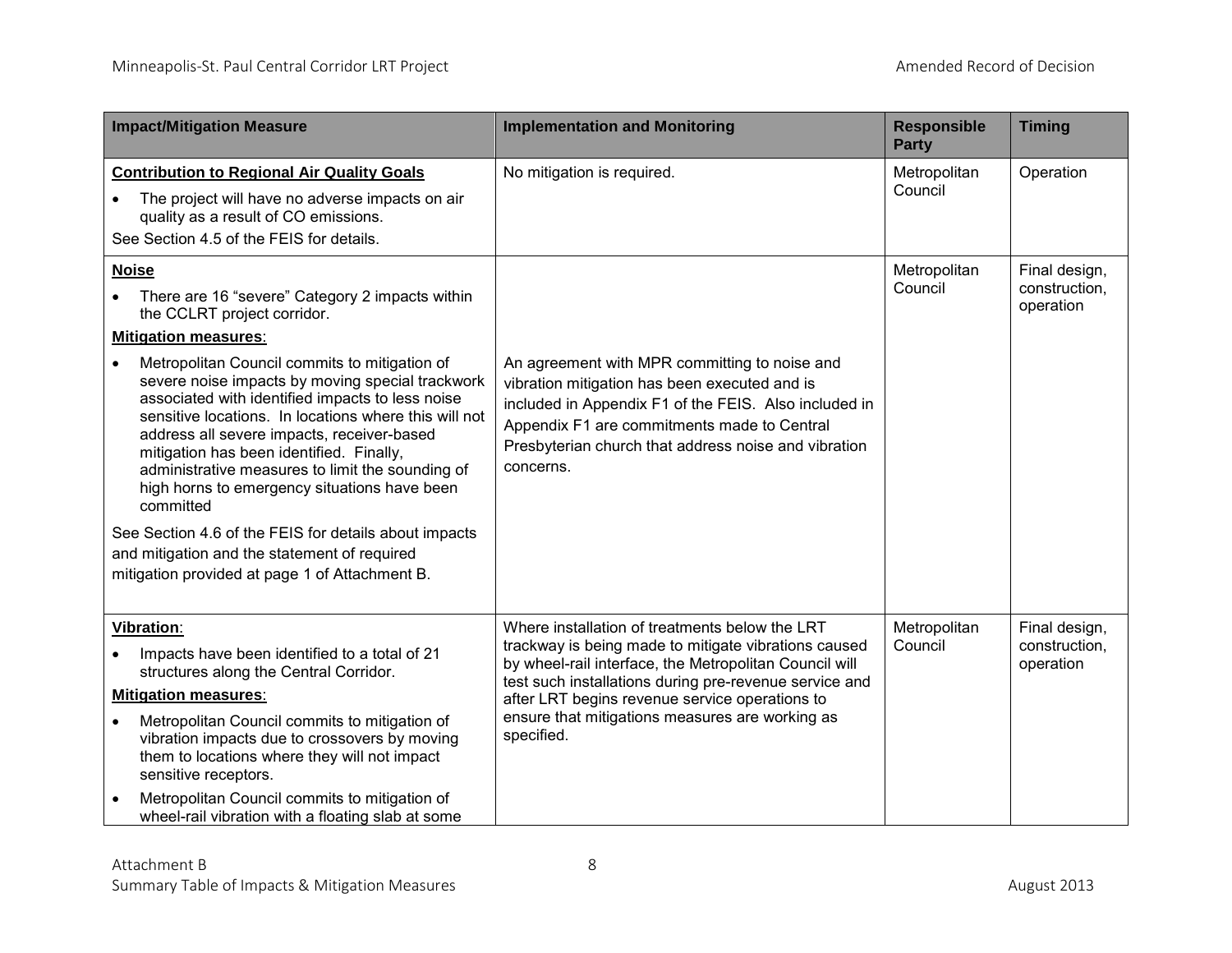| <b>Impact/Mitigation Measure</b>                                                                                                                                                                                                                                                                                                                                                                                                                                                                                                                                                              | <b>Implementation and Monitoring</b>                                                                                                                                                                                                                                                                                                                                                                                                                                 | <b>Responsible</b><br><b>Party</b> | <b>Timing</b>                 |
|-----------------------------------------------------------------------------------------------------------------------------------------------------------------------------------------------------------------------------------------------------------------------------------------------------------------------------------------------------------------------------------------------------------------------------------------------------------------------------------------------------------------------------------------------------------------------------------------------|----------------------------------------------------------------------------------------------------------------------------------------------------------------------------------------------------------------------------------------------------------------------------------------------------------------------------------------------------------------------------------------------------------------------------------------------------------------------|------------------------------------|-------------------------------|
| impact locations, or high-resilience track fasteners<br>at other impact locations.<br>See Section 4.7 of the FEIS for details about impacts<br>and mitigation and the statement of required<br>mitigation provided at page 1 of Attachment B.                                                                                                                                                                                                                                                                                                                                                 |                                                                                                                                                                                                                                                                                                                                                                                                                                                                      |                                    |                               |
| <b>Hazardous materials:</b><br>A Phase I Environmental Site Assessment (ESA)<br>completed and described in the FEIS identified<br>the likely presence of contaminated soils and<br>hazardous materials at several sites along the<br>corridor.<br><b>Mitigation measures:</b><br>Phase II ESAs will be conducted for specific areas<br>along the alignment that have the potential for<br>impact from contaminated sites, including but not<br>necessarily limited to all of the sites identified in<br>the FEIS.<br>See Section 4.8 of the FEIS for details about impacts<br>and mitigation. | No mitigation is required.                                                                                                                                                                                                                                                                                                                                                                                                                                           | Metropolitan<br>Council            | Construction                  |
| Utilities:<br>No long-term impacts to utilities are anticipated.<br>See Section 4.9 of the FEIS for details about impacts<br>and mitigation.                                                                                                                                                                                                                                                                                                                                                                                                                                                  | The MnDOT Utility Manual and the CCPO Utility<br>Relocation Management Plan process will be followed<br>to identify and facilitate relocation of utilities. The<br>project will obtain agreements or permits, as<br>necessary, for the relocation of public utilities.<br>Met Council and utility owners may enter an<br>agreement delineating each entity's responsibilities in<br>compliance with Minnesota Statutes, Minnesota<br>Rules, and Federal Regulations. | Metropolitan<br>Council            | Final design,<br>construction |
| Electromagnetic interference (EMI)<br>Impacts to nuclear magnetic resonating machines                                                                                                                                                                                                                                                                                                                                                                                                                                                                                                         | The Metropolitan Council continues to work with the<br>U of M and their EMI consultant, and will continue to                                                                                                                                                                                                                                                                                                                                                         | Metropolitan<br>Council            | Final design,<br>operation    |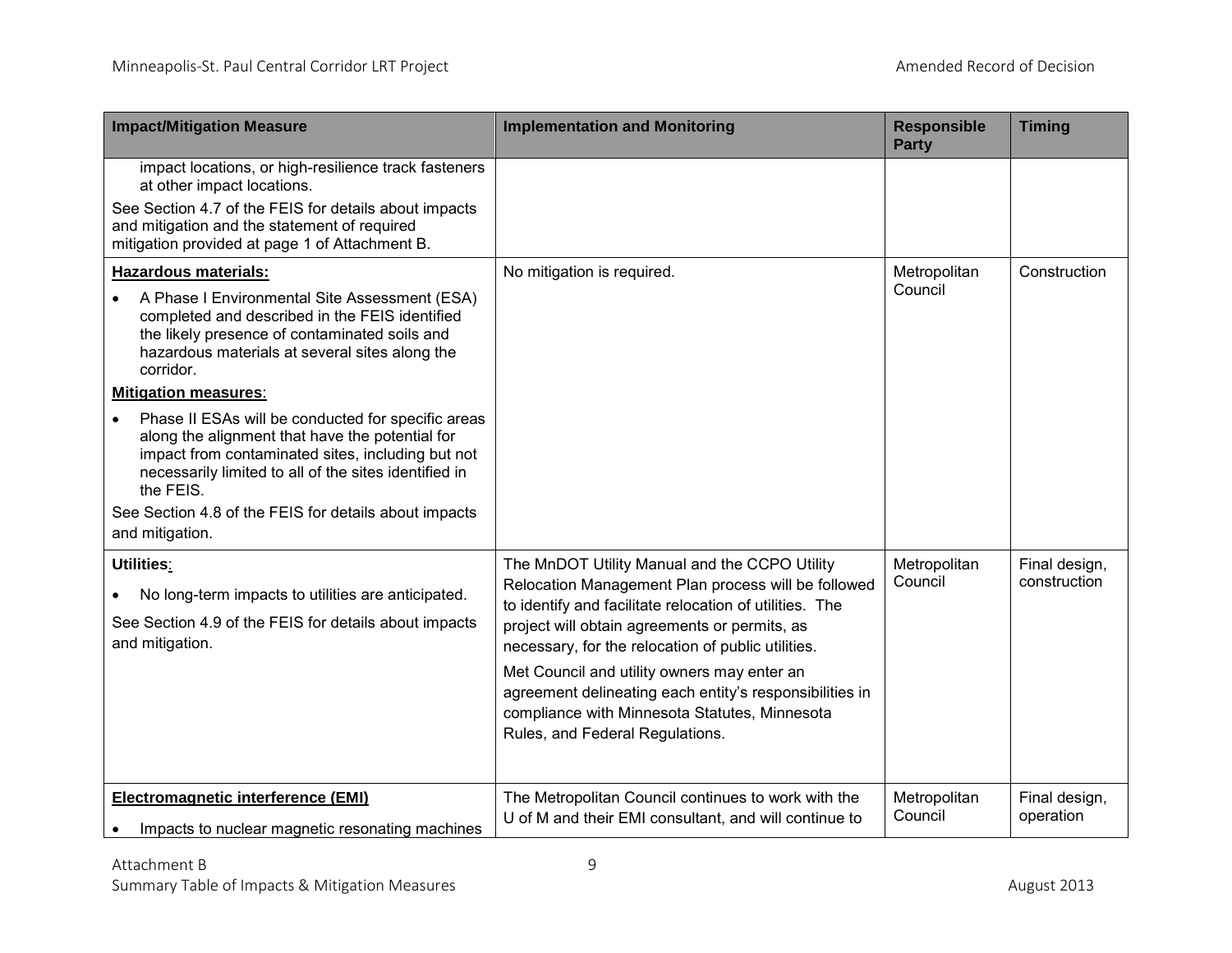| <b>Impact/Mitigation Measure</b>                                                                                                                                                                                                                                  | <b>Implementation and Monitoring</b>                                                                                                                             | <b>Responsible</b><br><b>Party</b> | <b>Timing</b>                               |
|-------------------------------------------------------------------------------------------------------------------------------------------------------------------------------------------------------------------------------------------------------------------|------------------------------------------------------------------------------------------------------------------------------------------------------------------|------------------------------------|---------------------------------------------|
| (NMRs) and other sensitive research equipment<br>located on the U of M's East Bank campus have<br>been identified.                                                                                                                                                | work through the process of final design, to identify<br>potentially impacted equipment and mitigation<br>strategies that address potentially sensitive research |                                    |                                             |
| <b>Mitigation measures:</b>                                                                                                                                                                                                                                       | equipment along Washington Avenue.                                                                                                                               |                                    |                                             |
| Metropolitan Council commits to mitigation of EMI<br>impacts for research equipment affected by the<br>operation of Central Corridor LRT on Washington<br>Avenue. The mitigation design will reduce the<br>impact to sensitive equipment to acceptable<br>levels. |                                                                                                                                                                  |                                    |                                             |
| See Section 4.9 of the FEIS for details about impacts<br>and mitigation and the statement of required<br>mitigation provided at page 1 of Attachment B.                                                                                                           |                                                                                                                                                                  |                                    |                                             |
| <b>Energy</b>                                                                                                                                                                                                                                                     | No mitigation is required.                                                                                                                                       | Metropolitan                       | Construction,                               |
| The Preferred Alternative would result in an<br>increase in total energy used annually by a very<br>small amount compared to the No-Build<br>Alternative described in the FEIS.                                                                                   |                                                                                                                                                                  | Council                            | operation                                   |
| See Section 4.10 of the FEIS.                                                                                                                                                                                                                                     |                                                                                                                                                                  |                                    |                                             |
| Transportation:<br>The following impacts have been identified:<br><b>TRANSIT</b>                                                                                                                                                                                  | The following mitigation measures will be<br>implemented to address impacts on signalized<br>intersections throughout the corridor:                              | Metropolitan<br>Council            | Final design,<br>construction.<br>operation |
| Route 16 – all-day service frequency is modified                                                                                                                                                                                                                  | Optimized signal timing splits at each intersection.<br>$\bullet$                                                                                                |                                    |                                             |
| to 20-minute peak period, 30-minute midday,<br>evening, and weekend service.                                                                                                                                                                                      | Interconnected coordinated traffic signal system<br>$\bullet$<br>along each section.                                                                             |                                    |                                             |
| <b>Mitigation measures:</b><br>Metro Transit would follow standard procedures<br>$\bullet$                                                                                                                                                                        | Detection of the light rail vehicle (LRV) will be<br>$\bullet$<br>provided at every signalized intersection with<br>priority treatment at the signals for LRVs.  |                                    |                                             |
| for route changes and deletions. Metro Transit                                                                                                                                                                                                                    | Adding traffic signals on University Avenue.<br>$\bullet$                                                                                                        |                                    |                                             |
| would communicate service changes along the<br>corridor as part of its community outreach<br>program.                                                                                                                                                             | New traffic signal controllers, pedestrian controls,<br>$\bullet$<br>and signage at signalized intersections.                                                    |                                    |                                             |
|                                                                                                                                                                                                                                                                   | Protected left- and right-turn lanes at specific<br>$\bullet$                                                                                                    |                                    |                                             |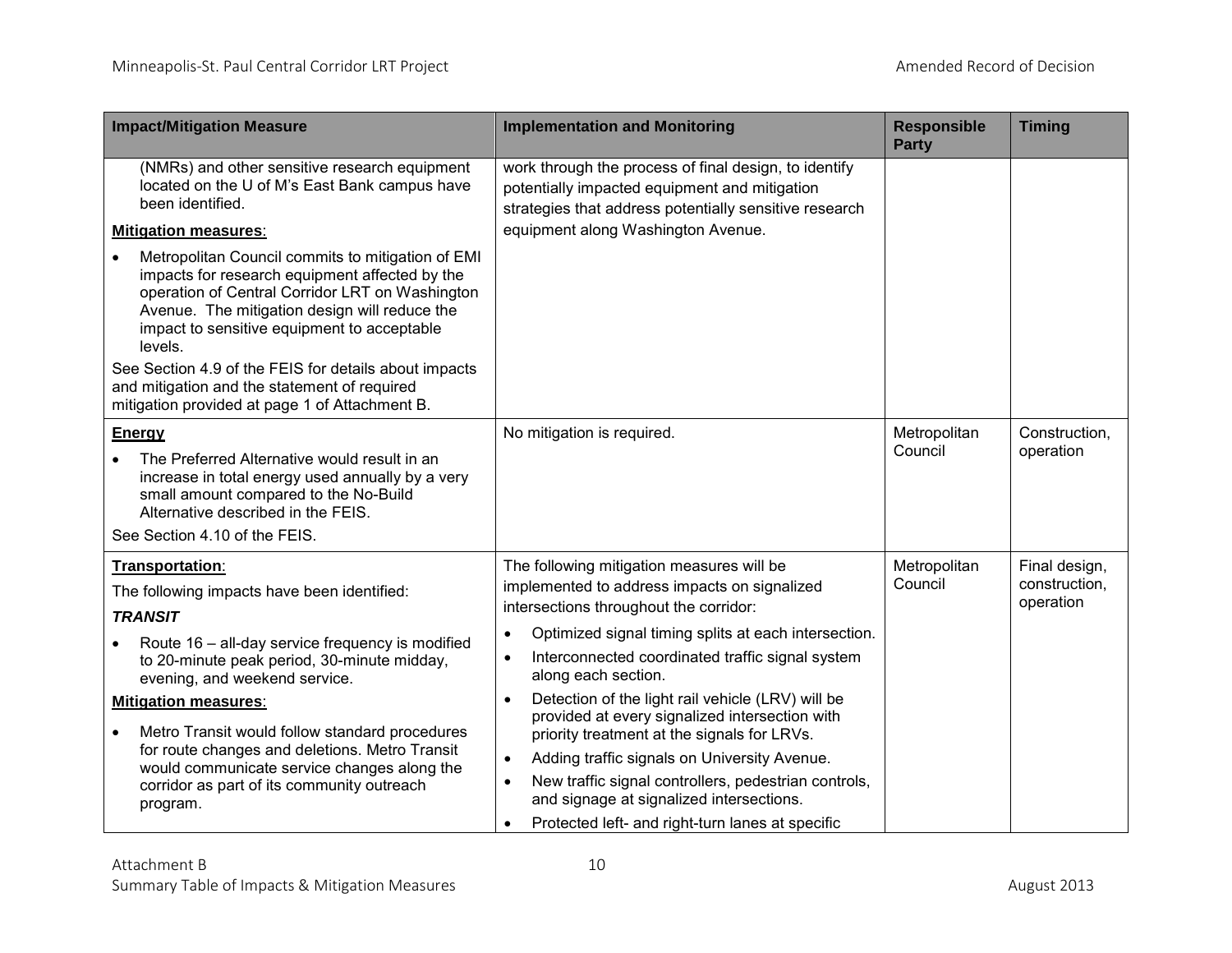|           | <b>Impact/Mitigation Measure</b>                                                                                                                                                                                                                                                                                                                                                                                       | <b>Implementation and Monitoring</b>                                                                                                                                                                              | <b>Responsible</b><br><b>Party</b> | <b>Timing</b> |
|-----------|------------------------------------------------------------------------------------------------------------------------------------------------------------------------------------------------------------------------------------------------------------------------------------------------------------------------------------------------------------------------------------------------------------------------|-------------------------------------------------------------------------------------------------------------------------------------------------------------------------------------------------------------------|------------------------------------|---------------|
|           | <b>ROADS</b>                                                                                                                                                                                                                                                                                                                                                                                                           | intersections.                                                                                                                                                                                                    |                                    |               |
|           | The implementation of the Preferred Alternative<br>will impact traffic operations on roadways where<br>the LRT is proposed to operate and on streets the<br>LRT crosses.                                                                                                                                                                                                                                               | The Metropolitan Council will work with the City of<br>Minneapolis to develop traffic signal timing to<br>accommodate joint operations of the CCLRT and the<br>Hiawatha LRT in downtown Minneapolis, particularly |                                    |               |
| $\bullet$ | Some intersections are forecast to operate at level<br>of service (LOS) "E" or "F" in the future.                                                                                                                                                                                                                                                                                                                      | at the intersection of North 5th Street and 2nd Avenue<br>North.                                                                                                                                                  |                                    |               |
| $\bullet$ | The Transit/Pedestrian Mall at U of M will affect<br>secondary roadways.                                                                                                                                                                                                                                                                                                                                               | All CCLRT vehicles will be capable of accommodating<br>travelers with bicycles.                                                                                                                                   |                                    |               |
|           | <b>Mitigation measures:</b>                                                                                                                                                                                                                                                                                                                                                                                            | Reconstruction of the portion of the Hiawatha LRT                                                                                                                                                                 |                                    |               |
| $\bullet$ | For impacts at intersections forecast to operate at<br>LOS "E" or "F," mitigation measures include:<br>Optimization of signal timing splits, integration into<br>the coordinated traffic signal systems, protected<br>left- and right-turn lanes, expansion of turn lanes<br>and/or extension of turning bay lengths, and new<br>signal phasing on some cross streets.<br>The Metropolitan Council has worked with the | Bicycle Trail requiring relocation due to CCLRT<br>operations will be concurrent with construction of the<br>Central Corridor LRT.                                                                                |                                    |               |
|           | U of M, the City of Minneapolis, and Hennepin<br>County to define mitigation commitments for<br>intersections in the U of M area affected by the<br>conversion of Washington Avenue to a<br>transit/pedestrian mall.                                                                                                                                                                                                   |                                                                                                                                                                                                                   |                                    |               |
| $\bullet$ | Lane geometrics at the intersection of Cedar<br>Avenue and Riverside Avenue will be<br>reconfigured.                                                                                                                                                                                                                                                                                                                   |                                                                                                                                                                                                                   |                                    |               |
|           | <b>PARKING</b>                                                                                                                                                                                                                                                                                                                                                                                                         |                                                                                                                                                                                                                   |                                    |               |
|           | Parking spaces will be removed in the State<br>Capitol area, along University Avenue between<br>29th Avenue and Rice Street, and along<br>Washington Avenue.                                                                                                                                                                                                                                                           |                                                                                                                                                                                                                   |                                    |               |
|           | <b>Mitigation measures:</b>                                                                                                                                                                                                                                                                                                                                                                                            |                                                                                                                                                                                                                   |                                    |               |
|           | The Metropolitan Council will work with the City of                                                                                                                                                                                                                                                                                                                                                                    |                                                                                                                                                                                                                   |                                    |               |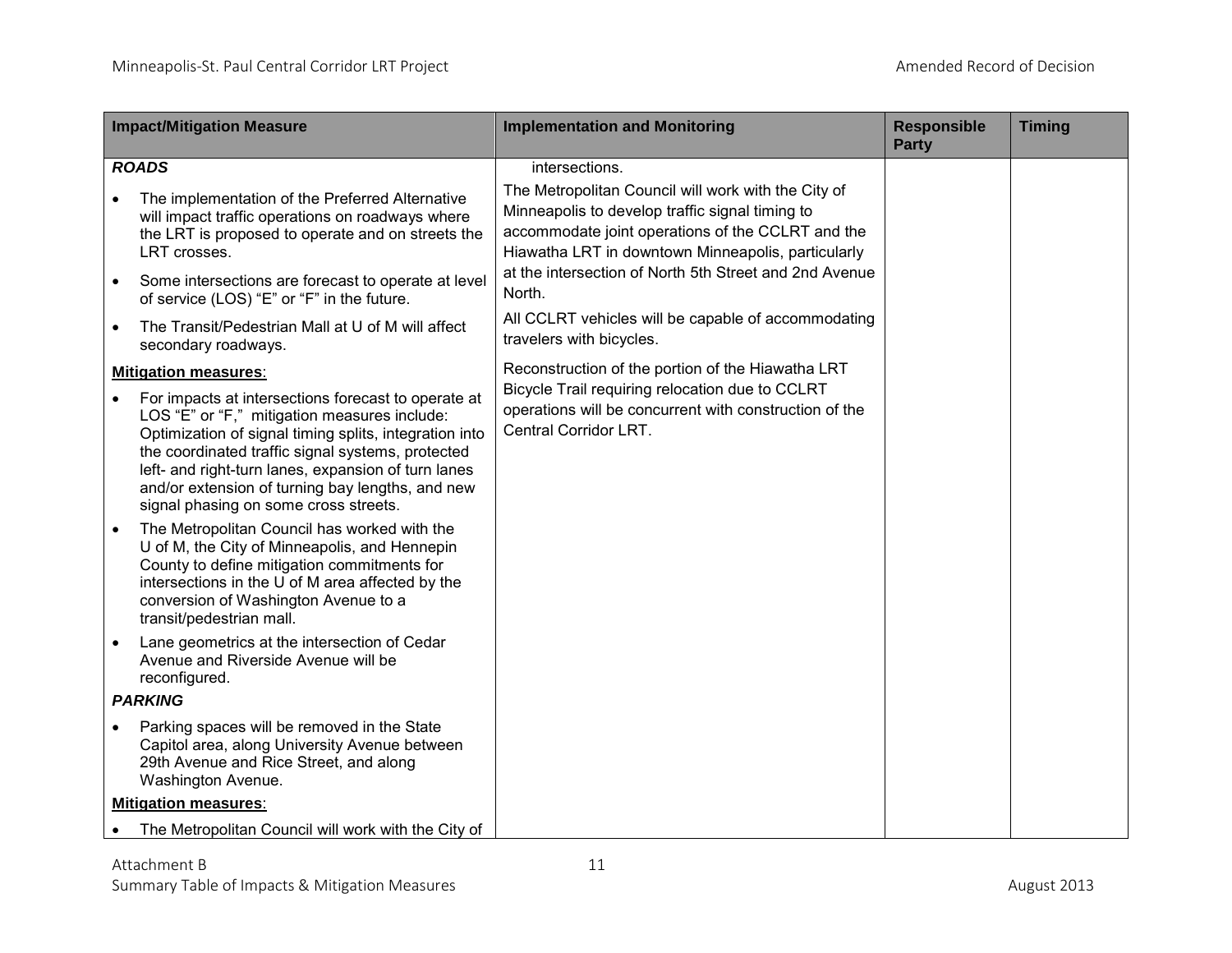| <b>Impact/Mitigation Measure</b>                                                                                                                                                                                                                                                                        | <b>Implementation and Monitoring</b>                       | <b>Responsible</b><br><b>Party</b> | <b>Timing</b> |
|---------------------------------------------------------------------------------------------------------------------------------------------------------------------------------------------------------------------------------------------------------------------------------------------------------|------------------------------------------------------------|------------------------------------|---------------|
| St. Paul on a Parking Solutions Team to identify<br>parking mitigation strategies.                                                                                                                                                                                                                      |                                                            |                                    |               |
| The Metropolitan Council and the City of St. Paul<br>will work with the affected property owners and<br>tenants to maximize parking on and near<br>University Avenue.                                                                                                                                   |                                                            |                                    |               |
| PEDESTRIANS AND BICYCLES                                                                                                                                                                                                                                                                                |                                                            |                                    |               |
| No long-term adverse effects requiring mitigation<br>have been identified.                                                                                                                                                                                                                              |                                                            |                                    |               |
| The operation of the Central Corridor LRT will<br>$\bullet$<br>require a portion of the currently HLRT bicycle trail<br>to be relocated just north of its current<br>configuration.                                                                                                                     |                                                            |                                    |               |
| Short-Term (Construction) Impacts                                                                                                                                                                                                                                                                       |                                                            |                                    |               |
| <b>Land use</b>                                                                                                                                                                                                                                                                                         | Short-term impacts will be minimized by using<br>$\bullet$ | Metropolitan                       |               |
| The following short-term/construction impacts have<br>been identified:                                                                                                                                                                                                                                  | standard construction best management practices<br>(BMPs): | Council                            |               |
|                                                                                                                                                                                                                                                                                                         |                                                            |                                    |               |
| One skyway bridge in downtown St. Paul will be<br>removed to allow for construction of the diagonal<br>alignment between 4 <sup>th</sup> and Cedar Streets and the<br>4 <sup>th</sup> and Cedar Streets Station platform.                                                                               |                                                            |                                    |               |
| <b>Mitigation measures:</b>                                                                                                                                                                                                                                                                             |                                                            |                                    |               |
| The project includes funds for a temporary skyway<br>$\bullet$<br>bridge connection to be reconstructed to<br>reconnect the downtown St. Paul skyway system<br>between 4th and 5th Streets. This connection will<br>be permanently restored with redevelopment of<br>this site by the City of St. Paul. |                                                            |                                    |               |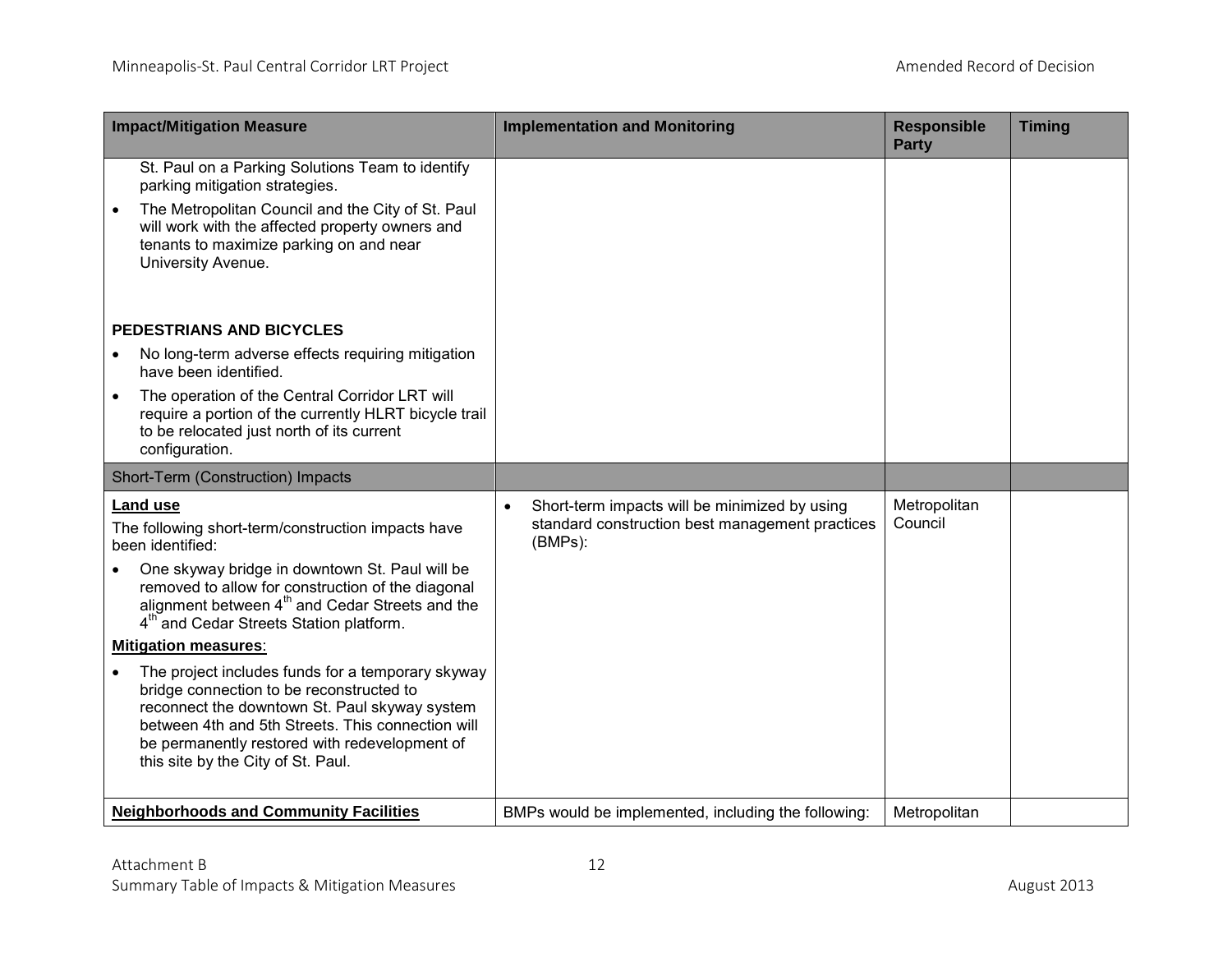| <b>Impact/Mitigation Measure</b>                                                                                                                                                                                                                                                                                                                                                                                                                                                                                                                                                                                                                                                                                                                                                                                            | <b>Implementation and Monitoring</b>                                                                                                                                                                                                                                                                                                                                                                                                                                                                                              | <b>Responsible</b><br><b>Party</b> | <b>Timing</b> |
|-----------------------------------------------------------------------------------------------------------------------------------------------------------------------------------------------------------------------------------------------------------------------------------------------------------------------------------------------------------------------------------------------------------------------------------------------------------------------------------------------------------------------------------------------------------------------------------------------------------------------------------------------------------------------------------------------------------------------------------------------------------------------------------------------------------------------------|-----------------------------------------------------------------------------------------------------------------------------------------------------------------------------------------------------------------------------------------------------------------------------------------------------------------------------------------------------------------------------------------------------------------------------------------------------------------------------------------------------------------------------------|------------------------------------|---------------|
| The following short-term/construction impacts have<br>been identified:<br>Inconvenience to patrons of businesses, clients of<br>community facilities, patients of medical clinics<br>and hospitals, and those attending schools and<br>places of worship along the corridor.<br>Where the grid pattern of streets is discontinuous,<br>$\bullet$<br>residents and patrons may experience some<br>delays in gaining access to homes and<br>businesses near construction.<br><b>Mitigation measures:</b><br>Residents and patrons, as well as medical and<br>emergency service responders, will be directed to<br>alternate routes to gain access to homes and<br>businesses.                                                                                                                                                 | Work with residents and business-owners to<br>$\bullet$<br>provide an alternate access to their<br>neighborhoods and businesses<br>Maintenance of access for fire stations, hospitals,<br>$\bullet$<br>emergency vehicles, day care, schools, etc.<br>Maintenance of traffic and sequence of<br>$\bullet$<br>construction would be planned and scheduled to<br>minimize traffic delays and inconvenience.<br>Access to all neighborhoods would be maintained<br>$\bullet$<br>throughout the construction period.                  | Council                            |               |
| <b>Acquisitions and Displacements/Relocations</b><br>The following short-term/construction impacts have<br>been identified:<br>Temporary construction easements would be<br>required on 173 parcels for installation of project<br>features.<br>Three privately owned parcels would be affected<br>$\bullet$<br>by utility easements.<br>Temporary easements are needed on 10 parcels<br>of public property and two easements for utility<br>work.<br><b>Mitigation measures:</b><br>Impacts related to temporary changes to parking<br>$\bullet$<br>and access will be mitigated by developing a<br><b>Construction Outreach Coordination Plan during</b><br>final design. The plan will detail planned activities<br>during construction, partnerships, and specific<br>programs to assist local businesses and residents | BMPs would be implemented:<br>Work with residents and business-owners to<br>provide an alternate access to their<br>neighborhoods and businesses<br>Maintenance of access for fire stations, hospitals,<br>$\bullet$<br>emergency vehicles, day care, schools, etc.<br>Maintenance of traffic and sequence of<br>$\bullet$<br>construction would be planned and scheduled to<br>minimize traffic delays and inconvenience.<br>Access to all neighborhoods would be maintained<br>$\bullet$<br>throughout the construction period. | Metropolitan<br>Council            |               |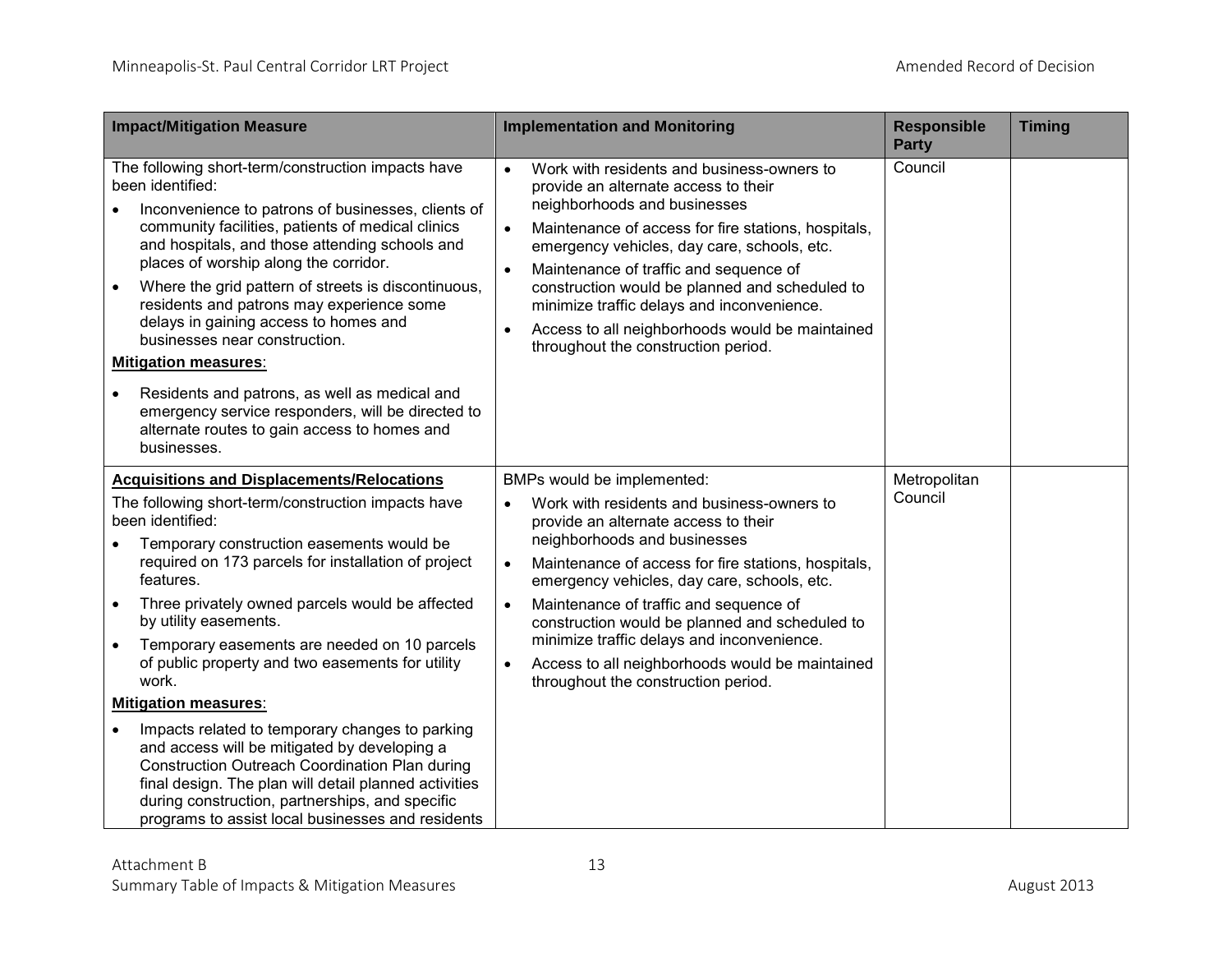| <b>Impact/Mitigation Measure</b>                                                                                                                                                                                                                                                                                                                                                                                                       | <b>Implementation and Monitoring</b>                                                                                                                                                                                                                                              | <b>Responsible</b><br><b>Party</b> | <b>Timing</b> |
|----------------------------------------------------------------------------------------------------------------------------------------------------------------------------------------------------------------------------------------------------------------------------------------------------------------------------------------------------------------------------------------------------------------------------------------|-----------------------------------------------------------------------------------------------------------------------------------------------------------------------------------------------------------------------------------------------------------------------------------|------------------------------------|---------------|
| affected by construction and methods to minimize<br>impacts during construction of the project.                                                                                                                                                                                                                                                                                                                                        |                                                                                                                                                                                                                                                                                   |                                    |               |
| <b>Cultural Resources</b><br>The following short-term/construction impacts have<br>been identified:<br>Temporary vibration, noise, traffic, and visual<br>impacts will affect all NRL and NRE properties,<br>except Minnesota Historical Society (NRL),<br>including parts of Prospect Park Residential HD,<br>University of Minnesota Campus Mall HD,<br>Washington Avenue Bridge, East River Parkway,<br>and Pioneer Hall (all NRE). | Mitigation for construction related impacts would be<br>implemented as for all other portions of the project.<br>Additional or specific mitigation measures for<br>construction impacts will be implemented through<br>consultation as specified in the PA (see Attachment<br>A). | Metropolitan<br>Council            |               |
| <b>Mitigation measures:</b>                                                                                                                                                                                                                                                                                                                                                                                                            |                                                                                                                                                                                                                                                                                   |                                    |               |
| Metropolitan Council will comply with the<br>$\bullet$<br>stipulations contained in the Central Corridor<br>LRT Programmatic Agreement.                                                                                                                                                                                                                                                                                                |                                                                                                                                                                                                                                                                                   |                                    |               |
| See Section 3.4 of the FEIS and the PA, which is<br>included in Attachment A to this ROD.                                                                                                                                                                                                                                                                                                                                              |                                                                                                                                                                                                                                                                                   |                                    |               |
| <b>Visual/Aesthetic Conditions</b>                                                                                                                                                                                                                                                                                                                                                                                                     | Mitigation for construction-related impacts would be                                                                                                                                                                                                                              | Metropolitan                       |               |
| The following short-term/construction impacts have<br>been identified:                                                                                                                                                                                                                                                                                                                                                                 | implemented as for all other portions of the project.                                                                                                                                                                                                                             | Council                            |               |
| Construction staging areas will be viewable from<br>sensitive uses such as residences and<br>recreational areas.                                                                                                                                                                                                                                                                                                                       |                                                                                                                                                                                                                                                                                   |                                    |               |
| Construction activities would be noticeable to area<br>residents and others traveling through the<br>corridor.                                                                                                                                                                                                                                                                                                                         |                                                                                                                                                                                                                                                                                   |                                    |               |
| Existing trees and vegetation could be injured<br>٠<br>during construction activity.                                                                                                                                                                                                                                                                                                                                                   |                                                                                                                                                                                                                                                                                   |                                    |               |
| <b>Mitigation measures:</b>                                                                                                                                                                                                                                                                                                                                                                                                            |                                                                                                                                                                                                                                                                                   |                                    |               |
| Metropolitan Council would ensure that<br>construction crews working at night direct any<br>artificial lighting onto the work site to minimize                                                                                                                                                                                                                                                                                         |                                                                                                                                                                                                                                                                                   |                                    |               |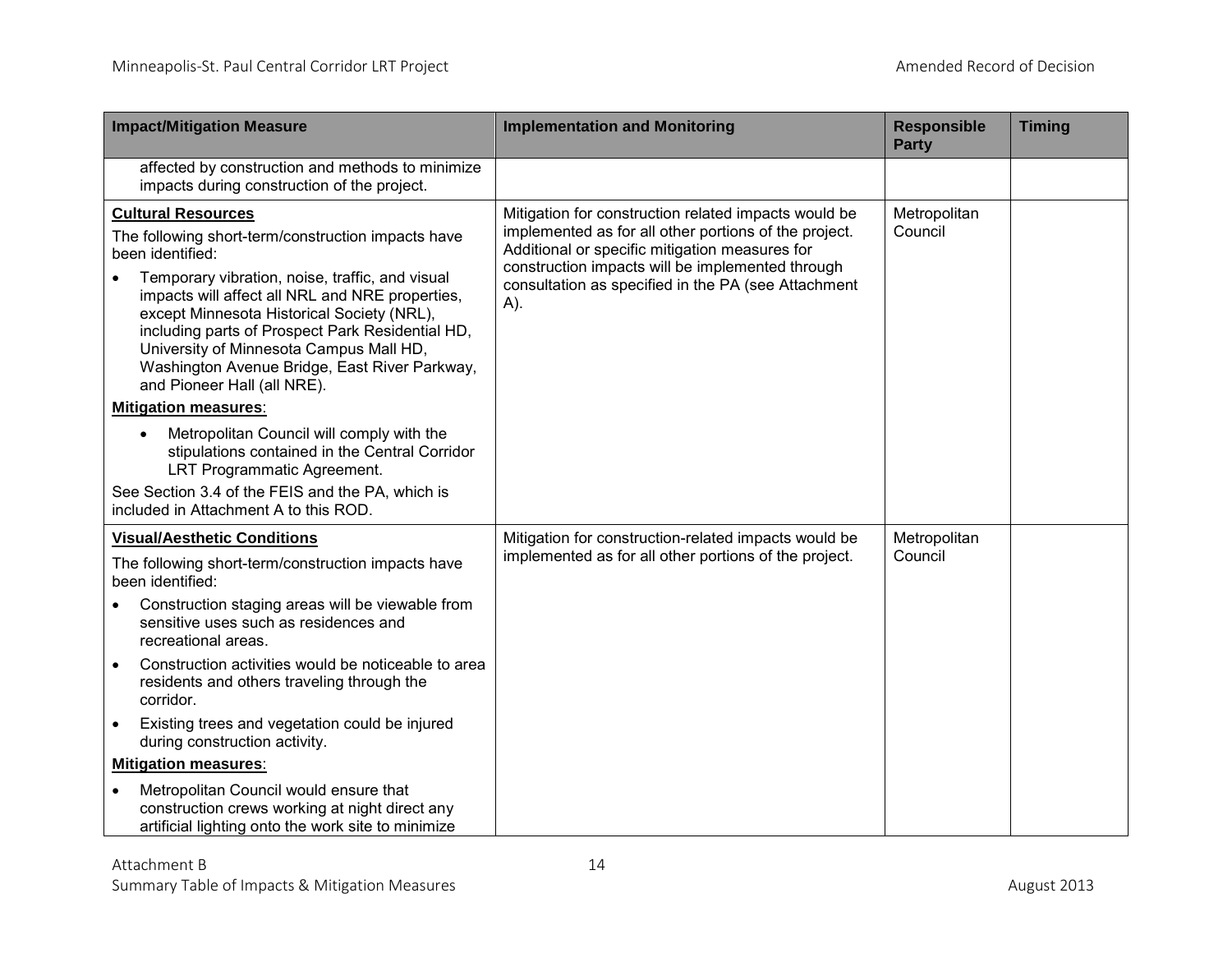|           | <b>Impact/Mitigation Measure</b>                                                                                                                                                                                                                                                                                 | <b>Implementation and Monitoring</b>                                                                                        | <b>Responsible</b><br><b>Party</b> | <b>Timing</b> |
|-----------|------------------------------------------------------------------------------------------------------------------------------------------------------------------------------------------------------------------------------------------------------------------------------------------------------------------|-----------------------------------------------------------------------------------------------------------------------------|------------------------------------|---------------|
|           | "spill over" light or glare in adjacent residential<br>areas.                                                                                                                                                                                                                                                    |                                                                                                                             |                                    |               |
|           | The Metropolitan Council will develop a plan for<br>protecting existing trees and vegetation.                                                                                                                                                                                                                    |                                                                                                                             |                                    |               |
| $\bullet$ | The Metropolitan Council will assess the need for<br>additional landscaping to mitigate potential visual<br>intrusion or privacy vegetation-clearing.                                                                                                                                                            |                                                                                                                             |                                    |               |
|           | <b>Parklands</b>                                                                                                                                                                                                                                                                                                 | Impacts related to temporary changes to access will                                                                         | Metropolitan                       |               |
|           | The following short-term/construction impacts have<br>been identified:                                                                                                                                                                                                                                           | be mitigated by working through appropriate<br>permitting processes and coordinating with the                               | Council                            |               |
|           | f air, noise, vibration, visual, and access impacts<br>to parks and recreation resources that are within<br>350 feet of the CCLRT.                                                                                                                                                                               | Minneapolis Park Board and St. Paul Parks and<br>Recreation Department.                                                     |                                    |               |
| $\bullet$ | Detours or short-term closure of some park<br>access points.                                                                                                                                                                                                                                                     |                                                                                                                             |                                    |               |
| $\bullet$ | Construction activities may interfere with normal<br>park use and access.                                                                                                                                                                                                                                        |                                                                                                                             |                                    |               |
|           | <b>Mitigation measures:</b>                                                                                                                                                                                                                                                                                      |                                                                                                                             |                                    |               |
|           | Short-term impacts will be minimized by using<br>standard construction BMPs such as dust control,<br>erosion control, and proper mufflers.                                                                                                                                                                       |                                                                                                                             |                                    |               |
|           | <b>Geology, Groundwater Resources, and Soils</b>                                                                                                                                                                                                                                                                 | Standard operating procedures and BMPs will be                                                                              | Metropolitan                       |               |
|           | Groundwater could be contaminated by spill of<br>hazardous or regulated materials in proximity to<br>karst features.                                                                                                                                                                                             | developed to minimize spills and expeditiously and<br>appropriately respond to spill events in light of karst<br>potential. | Council                            |               |
|           | <b>Mitigation measures:</b>                                                                                                                                                                                                                                                                                      |                                                                                                                             |                                    |               |
| $\bullet$ | During construction, Metropolitan Council will<br>establish engineering controls and safety<br>measures as described in Section 4.8 that will<br>limit spills of hazardous substances that could<br>potentially affect groundwater, particularly in areas<br>identified as having high sensitivity to pollution. |                                                                                                                             |                                    |               |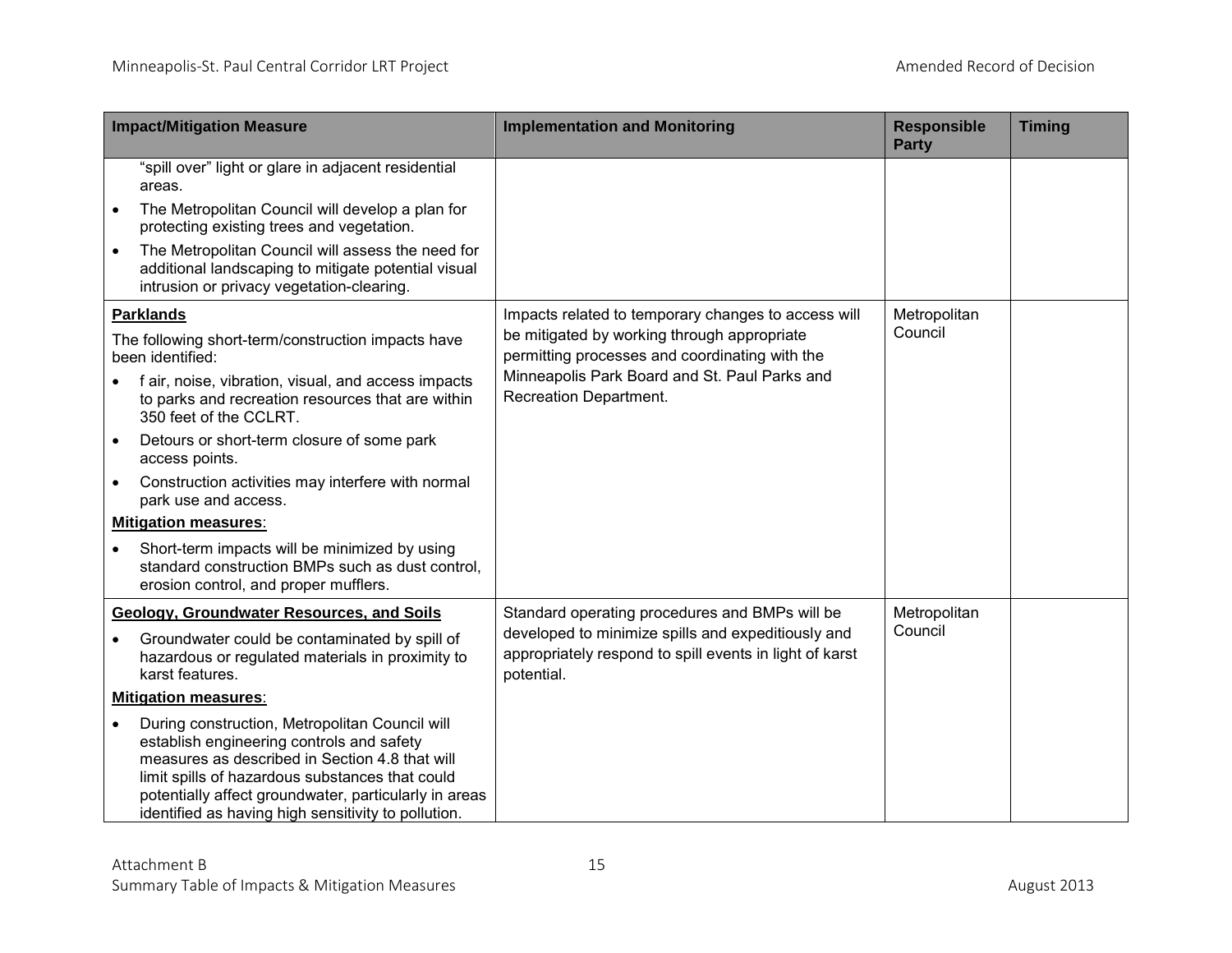| <b>Impact/Mitigation Measure</b>                                                                                                                                                                                                                                                                                                                                                                                                                                                                                                                                                                                                                                                                                                                                                                                                                                                                                                                                                                                                                                                        | <b>Implementation and Monitoring</b>                                                                                                                                                                                                                                                                                                                                                                                                                                                                                             | <b>Responsible</b><br><b>Party</b> | <b>Timing</b> |
|-----------------------------------------------------------------------------------------------------------------------------------------------------------------------------------------------------------------------------------------------------------------------------------------------------------------------------------------------------------------------------------------------------------------------------------------------------------------------------------------------------------------------------------------------------------------------------------------------------------------------------------------------------------------------------------------------------------------------------------------------------------------------------------------------------------------------------------------------------------------------------------------------------------------------------------------------------------------------------------------------------------------------------------------------------------------------------------------|----------------------------------------------------------------------------------------------------------------------------------------------------------------------------------------------------------------------------------------------------------------------------------------------------------------------------------------------------------------------------------------------------------------------------------------------------------------------------------------------------------------------------------|------------------------------------|---------------|
| As part of the final design and permitting, a<br>Stormwater Pollution Prevention Plan and spill<br>prevention plan will be developed in compliance<br>with local, state and federal regulations.                                                                                                                                                                                                                                                                                                                                                                                                                                                                                                                                                                                                                                                                                                                                                                                                                                                                                        |                                                                                                                                                                                                                                                                                                                                                                                                                                                                                                                                  |                                    |               |
| BMPs, such as sub-soiling in compacted areas<br>$\bullet$<br>and establishing permanent vegetation in areas<br>where erosion may be a concern, will be used to<br>mitigate construction impacts to soil resources.                                                                                                                                                                                                                                                                                                                                                                                                                                                                                                                                                                                                                                                                                                                                                                                                                                                                      |                                                                                                                                                                                                                                                                                                                                                                                                                                                                                                                                  |                                    |               |
| <b>Water Resources</b><br>Construction activities will expose soils and may<br>result in the generation of sediment laden<br>stormwater within the construction area.<br><b>Mitigation measures:</b><br>Construction BMPs will be used to protect other water<br>resources.<br>Inlet protection of catch basins - filters, bio-<br>$\bullet$<br>bags, and catch basin drop filters<br>Excavation silt control - silt fence and bio-<br>$\bullet$<br>bags as appropriate<br>Temporary seeding of open excavations and<br>stockpiles - as appropriate for surface soil<br>areas that remain exposed for several weeks<br>or longer<br>Swales with check dams - surface waterways<br>with periodic check dams for silt removal<br>Temporary paving of area to receive traffic<br>$\bullet$<br>prior to final restoration<br>Infiltration of storm water runoff after removal<br>$\bullet$<br>of heavy sediments<br>Temporary re-routing of storm water away<br>$\bullet$<br>from exposed slopes and stockpiles<br>Vehicle tracking pads to reduce the amount of<br>mud transported offsite | The project will require coordination and<br>$\bullet$<br>permitting from local, state and federal water<br>resource agencies. The proposed project will<br>comply with applicable federal, state, and local<br>regulations and will install BMPs to control and<br>minimize erosion and potential impacts to surface<br>water resources.<br>The project will be monitored under grading<br>$\bullet$<br>permits issued by the Capitol Region Watershed<br>District (CRWD) as well as the cities of St. Paul<br>and Minneapolis. | Metropolitan<br>Council            |               |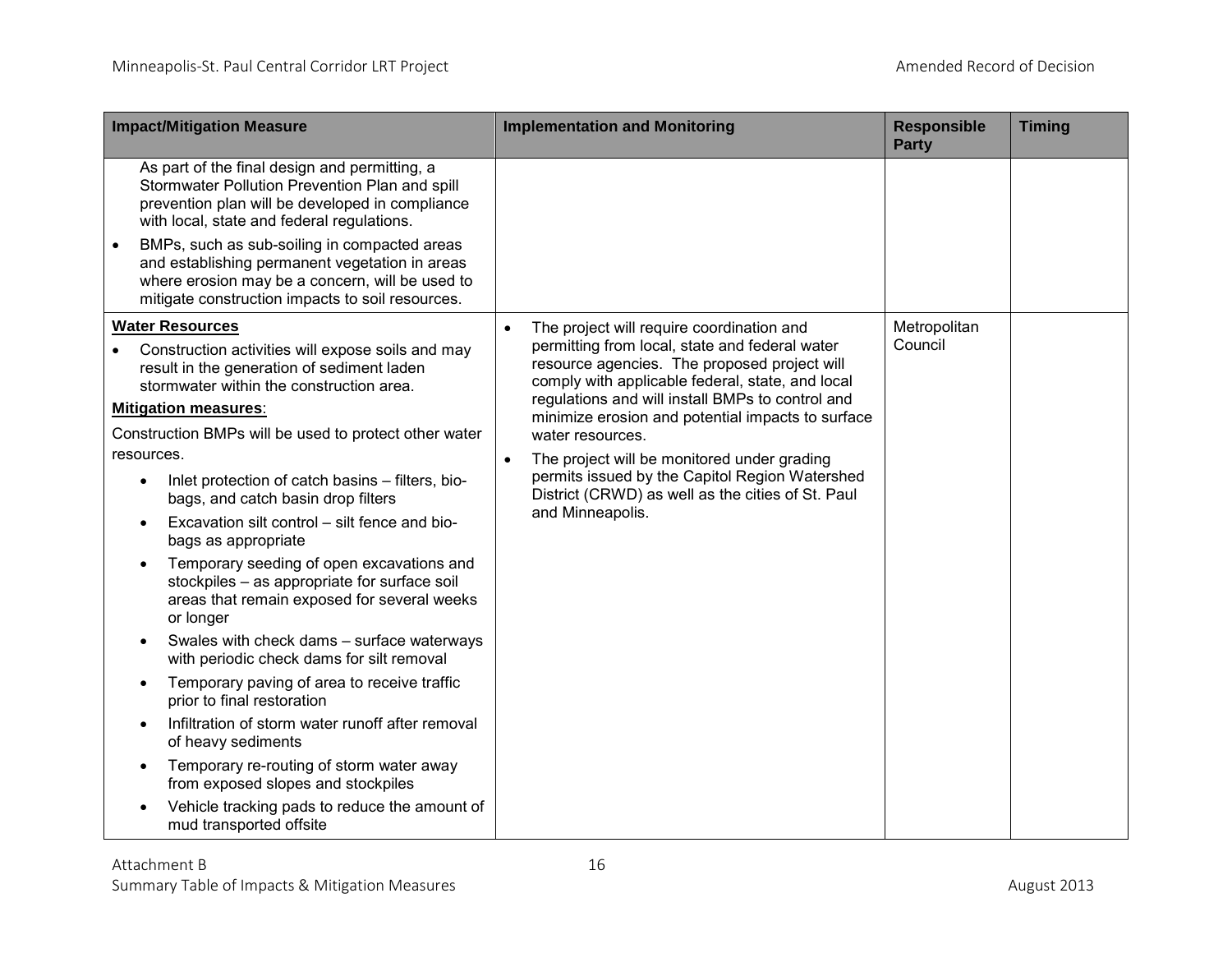| <b>Impact/Mitigation Measure</b>                                                                                                                                                                                                               | <b>Implementation and Monitoring</b>                                                                                                                                                                                          | <b>Responsible</b><br><b>Party</b> | <b>Timing</b> |
|------------------------------------------------------------------------------------------------------------------------------------------------------------------------------------------------------------------------------------------------|-------------------------------------------------------------------------------------------------------------------------------------------------------------------------------------------------------------------------------|------------------------------------|---------------|
| <b>Biota and Habitat</b><br>No short-term/construction impacts to biota and<br>habitat have been identified.                                                                                                                                   | No mitigation is required.                                                                                                                                                                                                    |                                    |               |
| <b>Threatened and Endangered Species</b>                                                                                                                                                                                                       | No mitigation is required.                                                                                                                                                                                                    | Metropolitan<br>Council            |               |
| No short-term/construction impacts to threatened<br>$\bullet$<br>and endangered species have been identified.                                                                                                                                  |                                                                                                                                                                                                                               |                                    |               |
| <b>Air Quality</b><br>Short-term emissions due to construction operations<br>will include emissions from vehicles due to traffic<br>detours, operations of construction vehicles, and<br>fugitive dust generated within the construction site. | Air quality issues related to construction activities are<br>subject to Minnesota Pollution Control Agency<br>(MPCA) standards. Best management practices will<br>be implemented to ensure compliance with MPCA<br>standards. |                                    |               |
| <b>Mitigation measures:</b>                                                                                                                                                                                                                    |                                                                                                                                                                                                                               |                                    |               |
| Emissions due to construction operations for the<br>Preferred Alternative would be mitigated by<br>implementation of BMPs including the following:                                                                                             |                                                                                                                                                                                                                               |                                    |               |
| The contractor would be required to follow<br>$\bullet$<br>Minnesota air quality regulations                                                                                                                                                   |                                                                                                                                                                                                                               |                                    |               |
| A construction traffic control plan would be<br>$\bullet$<br>developed to minimize vehicle emissions due to<br>traffic issues caused by construction activities                                                                                |                                                                                                                                                                                                                               |                                    |               |
| Construction, operation, and maintenance<br>$\bullet$<br>vehicles would be maintained to make sure that<br>engines remain tuned and emission-control<br>equipment is functioning properly                                                      |                                                                                                                                                                                                                               |                                    |               |
| No unnecessary idling of vehicles or construction<br>$\bullet$<br>equipment will be allowed.                                                                                                                                                   |                                                                                                                                                                                                                               |                                    |               |
| Fugitive dust will be minimized or avoided by<br>using BMPs                                                                                                                                                                                    |                                                                                                                                                                                                                               |                                    |               |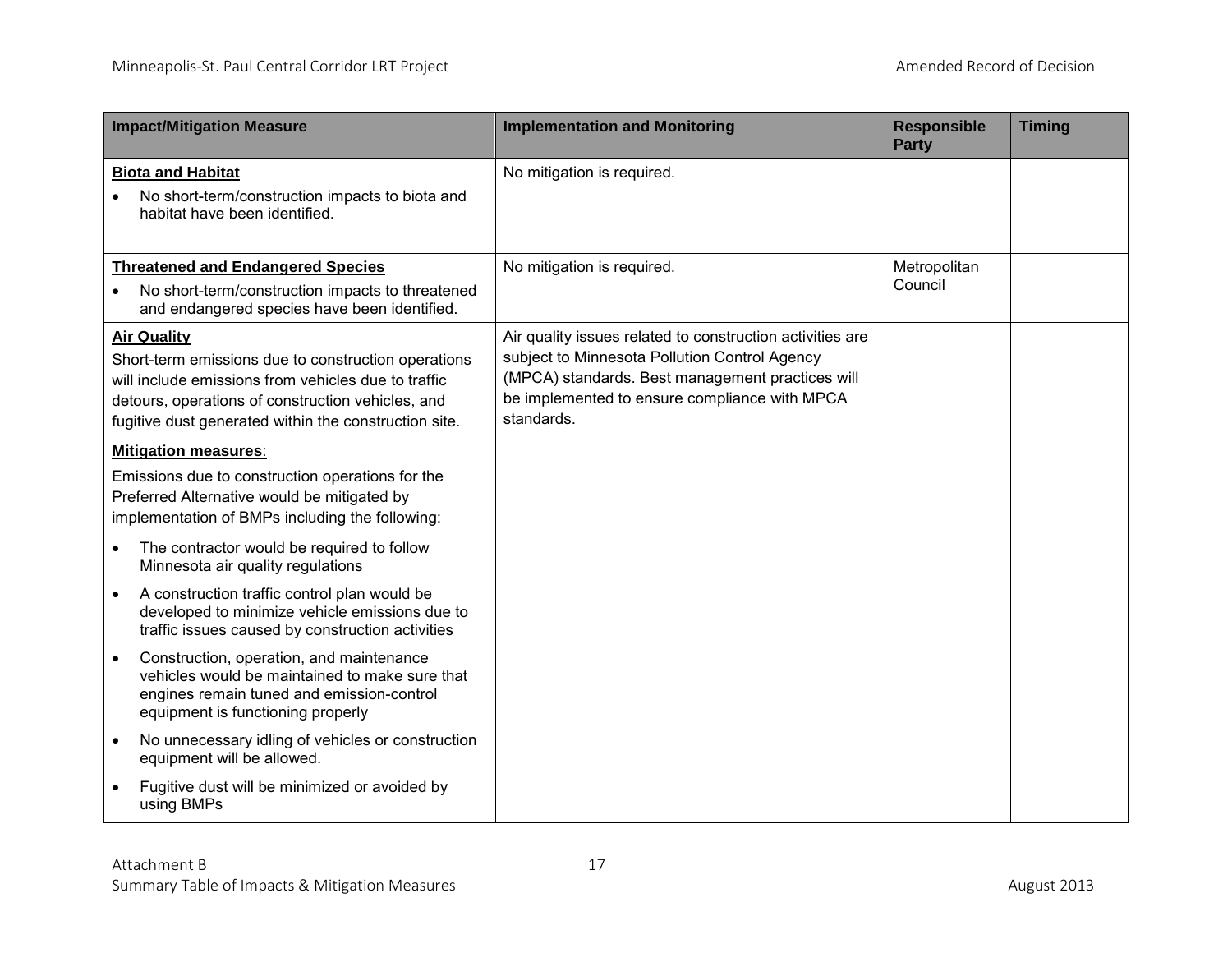| <b>Impact/Mitigation Measure</b>                                                                                                                                                                                                                                                                                                      | <b>Implementation and Monitoring</b>                                                                                                                                                                                                                                                                                               | <b>Responsible</b><br><b>Party</b> | <b>Timing</b> |
|---------------------------------------------------------------------------------------------------------------------------------------------------------------------------------------------------------------------------------------------------------------------------------------------------------------------------------------|------------------------------------------------------------------------------------------------------------------------------------------------------------------------------------------------------------------------------------------------------------------------------------------------------------------------------------|------------------------------------|---------------|
| <b>Noise</b><br>The following short-term/construction impacts have<br>been identified:<br>Construction noise impacts from multiple types of<br>machinery (diesel) during the daytime and<br>nighttime<br>Potential for some impact pile driving and<br>$\bullet$<br>pavement breaking                                                 | The noise ordinances of both the cities of Minneapolis<br>and St. Paul are applicable to this project; however<br>both defer to the MPCA noise standards for maximum<br>allowable noise levels.<br>Metropolitan Council commits to coordinating with<br>affected project stakeholders to minimize intrusive<br>construction noise. | Metropolitan<br>Council            |               |
| <b>Mitigation measures:</b><br>Most construction activities will take place during<br>$\bullet$<br>daytime hours; however, it is possible that some<br>work will have to be performed at nighttime and<br>the Metropolitan Council will require its<br>contractors to use BMPs to minimize intrusive<br>levels of construction noise. |                                                                                                                                                                                                                                                                                                                                    |                                    |               |
| Use well-maintained construction equipment, and<br>$\bullet$<br>effective and well-maintained mufflers or silencers<br>on loud equipment.                                                                                                                                                                                             |                                                                                                                                                                                                                                                                                                                                    |                                    |               |
| Loud construction activities will be prohibited<br>$\bullet$<br>during nighttime in areas near the U of M<br>dormitories, near student housing apartments<br>near the U of M campus, and near residences<br>along University Avenue and on East 4th Street in<br>downtown St. Paul.                                                   |                                                                                                                                                                                                                                                                                                                                    |                                    |               |
| Construction noise has potential to interfere with<br>$\bullet$<br>use of Studio M, Studio P, and the Forum at MPR.<br>The scheduling of the construction activities with<br>the potential to interfere with these uses will be<br>coordinated with MPR so as to minimize potential<br>disruptions.                                   |                                                                                                                                                                                                                                                                                                                                    |                                    |               |
| Use of loud construction equipment in the<br>$\bullet$<br>immediate vicinity of St. Louis King of France and<br>Central Presbyterian churches will be coordinated<br>with the churches to ensure minimal disruption of                                                                                                                |                                                                                                                                                                                                                                                                                                                                    |                                    |               |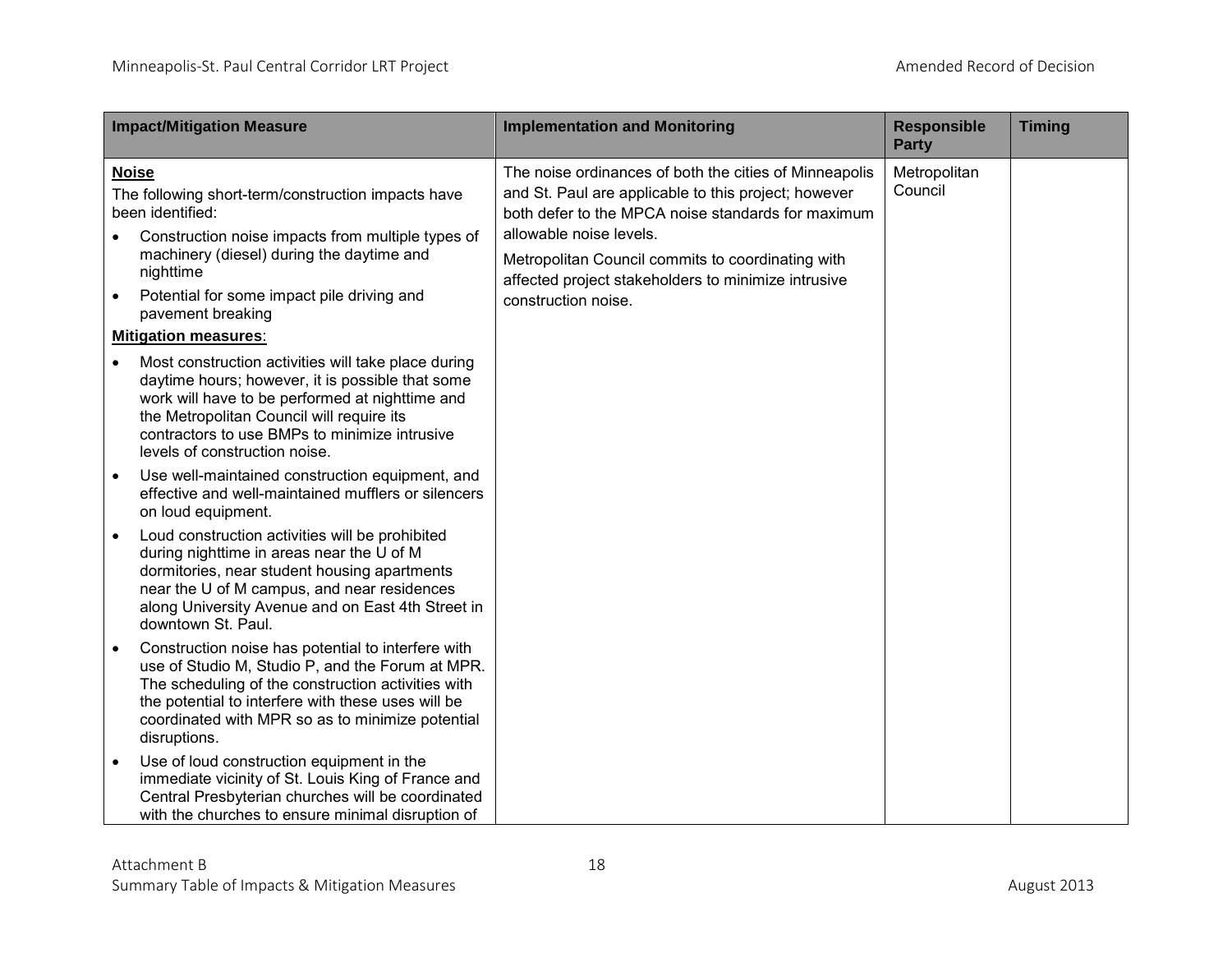| activities inside the churches.<br>Construction contractors will be required to<br>$\bullet$                                                                                                                                                                                                                                                                                                                                                                                                                                                                                                                                                                                                                                                                                                                                                                                                                                                                                                                                                                                                                                                                                                                                                                                                                                                                                                                                                                                                                                                                                                                                                                                                                                                                                                                                                                                                                                                                                                                                                                                                                                                                                                                                                                                                                                                                                                                                                                                                                                    |  |
|---------------------------------------------------------------------------------------------------------------------------------------------------------------------------------------------------------------------------------------------------------------------------------------------------------------------------------------------------------------------------------------------------------------------------------------------------------------------------------------------------------------------------------------------------------------------------------------------------------------------------------------------------------------------------------------------------------------------------------------------------------------------------------------------------------------------------------------------------------------------------------------------------------------------------------------------------------------------------------------------------------------------------------------------------------------------------------------------------------------------------------------------------------------------------------------------------------------------------------------------------------------------------------------------------------------------------------------------------------------------------------------------------------------------------------------------------------------------------------------------------------------------------------------------------------------------------------------------------------------------------------------------------------------------------------------------------------------------------------------------------------------------------------------------------------------------------------------------------------------------------------------------------------------------------------------------------------------------------------------------------------------------------------------------------------------------------------------------------------------------------------------------------------------------------------------------------------------------------------------------------------------------------------------------------------------------------------------------------------------------------------------------------------------------------------------------------------------------------------------------------------------------------------|--|
| develop a noise mitigation plan.<br>See also the statement of required mitigation<br>$\bullet$<br>provided at page 1 of Attachment B.                                                                                                                                                                                                                                                                                                                                                                                                                                                                                                                                                                                                                                                                                                                                                                                                                                                                                                                                                                                                                                                                                                                                                                                                                                                                                                                                                                                                                                                                                                                                                                                                                                                                                                                                                                                                                                                                                                                                                                                                                                                                                                                                                                                                                                                                                                                                                                                           |  |
| Metropolitan<br><b>Vibration</b><br>The following measures are recommended to mitigate<br>Council<br>vibration impacts (see more detail in Section 4.7 of<br>The following short-term/construction impacts have<br>been identified:<br>the FEIS).<br>Construction activities with the potential for<br>A standard pre-construction survey will be<br>generating high levels of vibration have been<br>performed to document the existing condition<br>identified and include pile driving, demolition using<br>of all structures in the vicinity of sites where<br>jackhammers and hoe rams, and operation of<br>major construction will be performed.<br>heavy tracked equipment such as bulldozers and<br>Three sets of vibration limits are<br>$\bullet$<br>backhoes.<br>recommended for various building types and<br>Use of high-vibration construction equipment at<br>$\bullet$<br>usages.<br>distances of less than approximately 0.5 mile from<br>The contractor will be required to monitor<br>$\bullet$<br>research labs may interfere with use of vibration<br>vibration to verify that no construction<br>sensitive equipment.<br>activities exceed the vibration limits to<br>Use of high-vibration construction equipment at<br>$\bullet$<br>minimize the potential for damage to<br>distances of less than approximatley 1,000 feet<br>structures.<br>from recording studios may interfere with use of<br>Stakeholders will be consulted and notified of<br>$\bullet$<br>the studios.<br>the schedule in advance of high vibration<br><b>Mitigation measures:</b><br>construction activities.<br>Whenever construction will be performed near U<br>Where feasible and cost effective, low<br>of M research facilities, the MPR studios, or the<br>vibration construction procedures will be<br>Fitzgerald Theater, coordination with these<br>required.<br>entities will take place to minimize potential<br>A Vibration and Noise Management and<br>disruption to building and/or equipment usage.<br>Remediation Plan (VNMRP) will be<br>Vibration monitoring is a crucial requirement when<br>developed to address issues related to<br>$\bullet$<br>construction will be within 150 ft of fragile historic<br>construction noise and vibration affecting<br>buildings. If vibration from the test approaches or<br>historic properties.<br>exceeds the limits, the force of the pile driver will<br>be reduced until the vibration amplitudes at all<br>sensitive buildings are below the applicable limit. |  |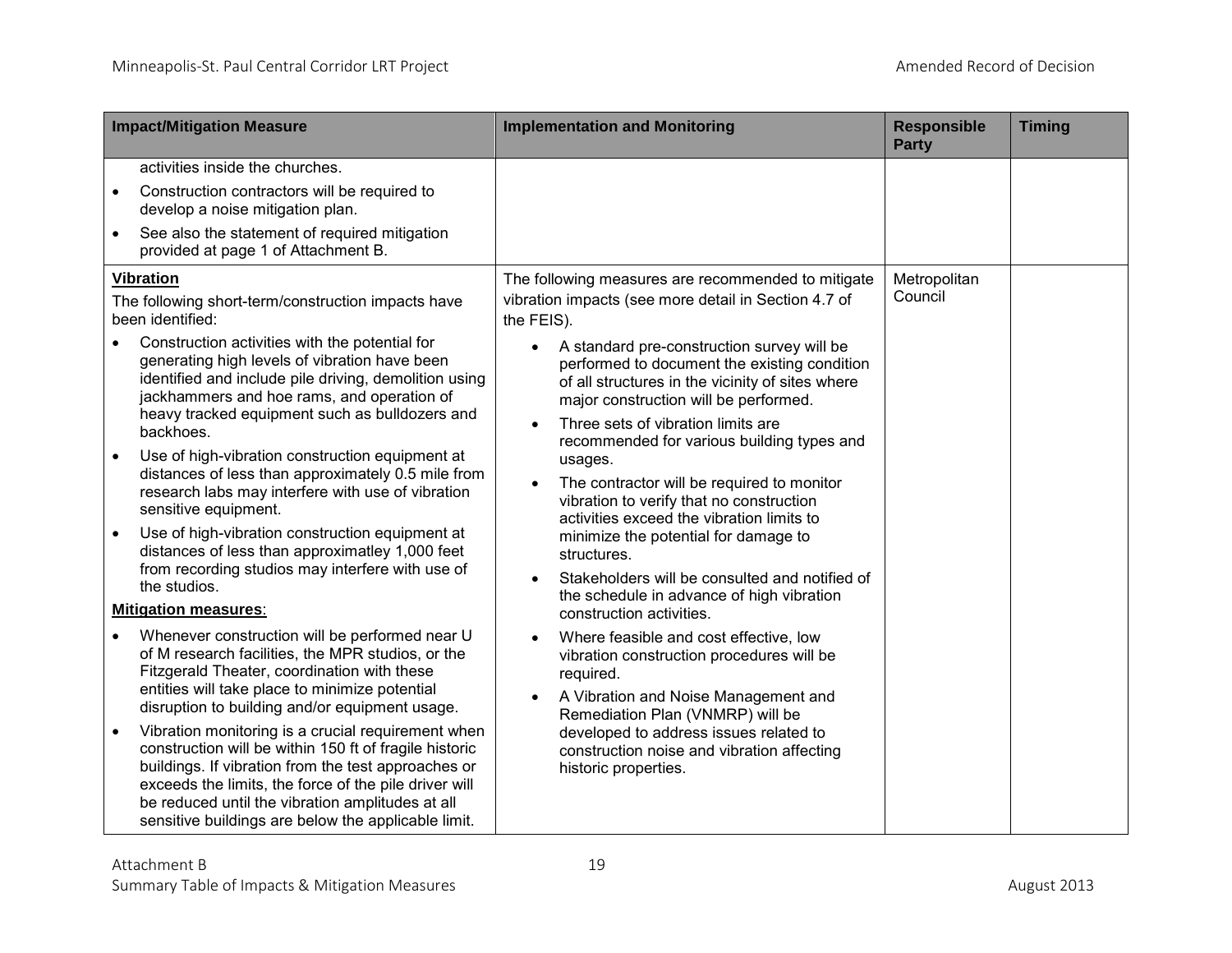| <b>Impact/Mitigation Measure</b>                                                                                                                                                                                                                                                                                                                                                                                                                                                                                                                                                                                                                                                                                                                                                                                                                                                                                                                                                                                                                                                                                                                                                                                                                                                                                                                              | <b>Implementation and Monitoring</b>                                                                                                                                                                                                                                                                                                                                                                                                                                                                                                                                                                                                                                                                                                                                             | <b>Responsible</b><br><b>Party</b> | <b>Timing</b> |
|---------------------------------------------------------------------------------------------------------------------------------------------------------------------------------------------------------------------------------------------------------------------------------------------------------------------------------------------------------------------------------------------------------------------------------------------------------------------------------------------------------------------------------------------------------------------------------------------------------------------------------------------------------------------------------------------------------------------------------------------------------------------------------------------------------------------------------------------------------------------------------------------------------------------------------------------------------------------------------------------------------------------------------------------------------------------------------------------------------------------------------------------------------------------------------------------------------------------------------------------------------------------------------------------------------------------------------------------------------------|----------------------------------------------------------------------------------------------------------------------------------------------------------------------------------------------------------------------------------------------------------------------------------------------------------------------------------------------------------------------------------------------------------------------------------------------------------------------------------------------------------------------------------------------------------------------------------------------------------------------------------------------------------------------------------------------------------------------------------------------------------------------------------|------------------------------------|---------------|
| See also the statement of required mitigation<br>$\bullet$<br>provided at page 1 of Attachment B.                                                                                                                                                                                                                                                                                                                                                                                                                                                                                                                                                                                                                                                                                                                                                                                                                                                                                                                                                                                                                                                                                                                                                                                                                                                             |                                                                                                                                                                                                                                                                                                                                                                                                                                                                                                                                                                                                                                                                                                                                                                                  |                                    |               |
| <b>Hazardous Materials</b><br>The following short-term/construction impacts have<br>been identified:<br>Section 4.8 of the FEIS includes the descriptions<br>$\bullet$<br>and locations of sites where contamination or<br>hazardous materials could be encountered during<br>construction or demolition.<br><b>Mitigation measures:</b><br>Phase II ESAs will be conducted for specific areas<br>$\bullet$<br>along the alignment that have the potential for<br>impact from contaminated sites, including but not<br>necessarily limited to all of the sites identified in<br>the FEIS.<br>Upon Metropolitan Council and MPCA approval of<br>the mitigation plans, cleanup of identified<br>contamination will commence prior to or<br>concurrent with project excavation and or drilling<br>activities.<br>Any existing structures will be surveyed for the<br>presence of hazardous/regulated materials such<br>as asbestos-containing materials, lead-based<br>paint, chemical storage, etc., prior to their<br>demolition or modification. These structures will<br>include the modifications to the Gillette/Diamond<br>Products building at the OMF, the demolition of<br>360 Cedar Street for the diagonal alignment, and<br>the demolition or modification of any buildings on<br>properties acquired for the TPSS.<br>See Section 4.8 of the FEIS. | Track bed construction will be closely monitored<br>$\bullet$<br>to mitigate any migrating contaminants that may<br>unexpectedly occur. A Construction Contingency<br>Plan will be prepared prior to the start of<br>construction to account for the discovery of<br>unknown sites. Contamination removal and<br>disposal will be in accordance with this plan,<br>monitored by qualified inspectors, and<br>documented in final reports for submittal to the<br>Metropolitan Council and MPCA.<br>An application will be made to enroll the project<br>into the MPCA Voluntary Investigation and Clean-<br>up (VIC) and/or Voluntary Petroleum Investigation<br>and Clean-up (VPIC) Brownfields (Petroleum<br>Remediation) programs upon initiation of Phase II<br>ESA studies. | Metropolitan<br>Council            |               |
| <b>Electromagnetic Interference</b><br>No EMI impacts are anticipated during construction.                                                                                                                                                                                                                                                                                                                                                                                                                                                                                                                                                                                                                                                                                                                                                                                                                                                                                                                                                                                                                                                                                                                                                                                                                                                                    | No mitigation is required.                                                                                                                                                                                                                                                                                                                                                                                                                                                                                                                                                                                                                                                                                                                                                       | Metropolitan<br>Council            |               |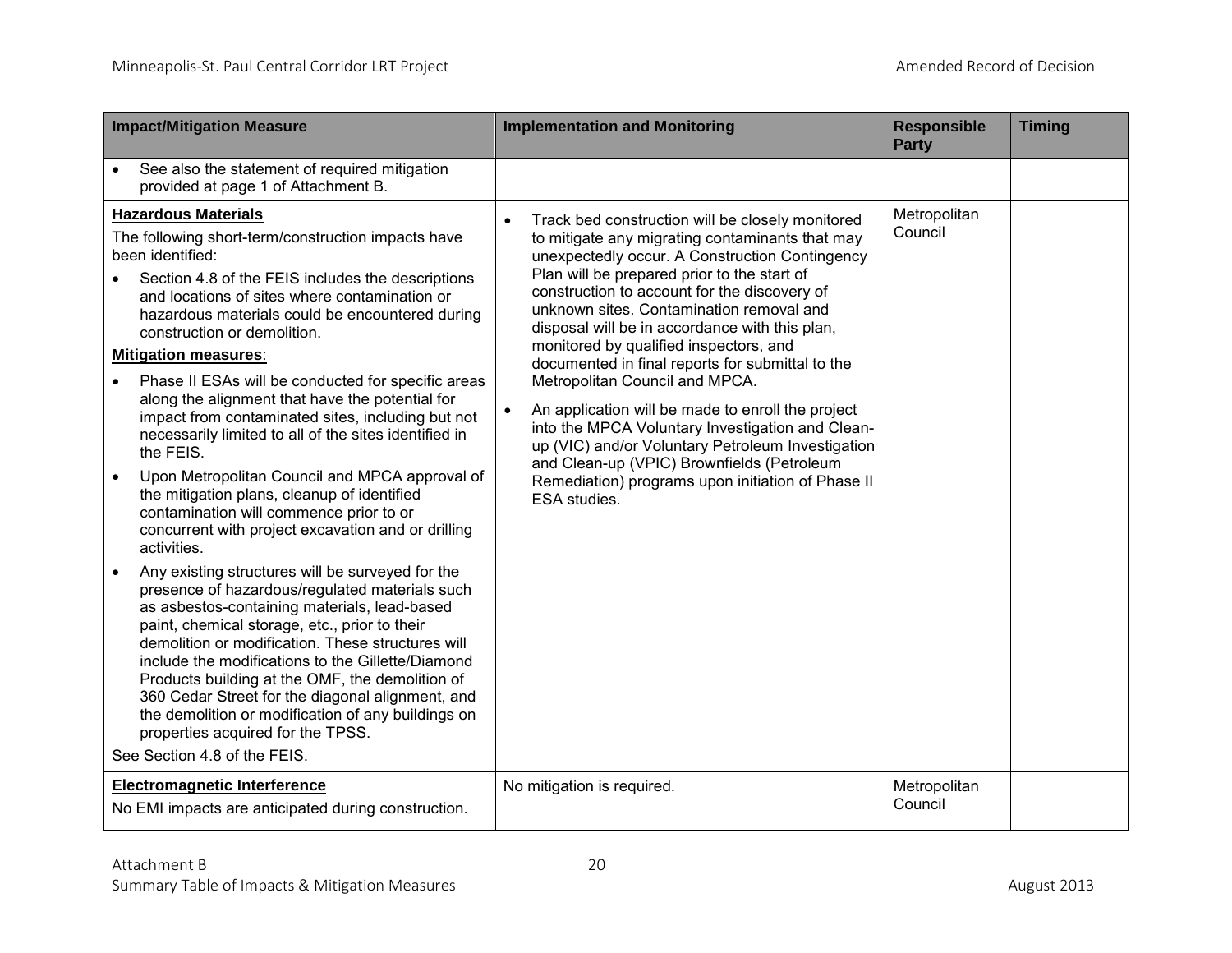| <b>Impact/Mitigation Measure</b>                                                                                                                                                                                             | <b>Implementation and Monitoring</b>                                                                                                                                                                                                                                                      | <b>Responsible</b><br><b>Party</b> | <b>Timing</b> |
|------------------------------------------------------------------------------------------------------------------------------------------------------------------------------------------------------------------------------|-------------------------------------------------------------------------------------------------------------------------------------------------------------------------------------------------------------------------------------------------------------------------------------------|------------------------------------|---------------|
| <b>Utilities</b><br>The following short-term/construction impacts have<br>been identified:<br>In general, underground utilities that parallel the<br>proposed CCLRT alignment for some distance<br>may need to be relocated. | The Metropolitan Council commits to continuing<br>$\bullet$<br>to work in coordination with District Energy<br>through advancing preliminary engineering and<br>final design to identify solutions throughout<br>downtown St. Paul to minimize impacts to District<br>Energy's utilities. | Metropolitan<br>Council            |               |
| Manholes, valves, vaults, hydrants, etc. located<br>$\bullet$<br>within the construction area would generally be<br>relocated or access restricted.<br>All overhead or subsurface utility crossings, where<br>$\bullet$      | A potential impact is possible, but no longer<br>$\bullet$<br>anticipated to a large 96-inch-diameter<br>metropolitan interceptor sewer which crosses<br>Washington Avenue at Oak Street. Any possible<br>need to relocate this pipe would require the                                    |                                    |               |
| physical conflicts occur, would be relocated,<br>including those associated with the U of M<br>campus.                                                                                                                       | project staff to work with the Metropolitan Council<br>Environmental Services, as well as the City of<br>Minneapolis to gain relocation approval.                                                                                                                                         |                                    |               |
| Construction of station facilities, traction power<br>supply systems, as well as civil construction<br>(roads, sidewalks, walls, traffic signals, etc.) would<br>have site specific impacts.                                 | The project will continue efforts to minimize and<br>$\bullet$<br>mitigate impacts with existing utilities during final<br>design.                                                                                                                                                        |                                    |               |
| eating and cooling pipelines would be affected.<br>٠                                                                                                                                                                         |                                                                                                                                                                                                                                                                                           |                                    |               |
| Along the alignment, public water, storm, and<br>$\bullet$<br>sanitary sewer lines would be affected.                                                                                                                        |                                                                                                                                                                                                                                                                                           |                                    |               |
| Short-term impact to existing pipelines for natural<br>٠<br>gas transmission                                                                                                                                                 |                                                                                                                                                                                                                                                                                           |                                    |               |
| <b>Mitigation measures:</b>                                                                                                                                                                                                  |                                                                                                                                                                                                                                                                                           |                                    |               |
| Disruptions to utility service, to the extent<br>possible, will be planned for periods of no-usage<br>or minimal usage.                                                                                                      |                                                                                                                                                                                                                                                                                           |                                    |               |
| All consumers affected by such operation shall be<br>notified by the contractor a minimum of twenty-<br>four hours before the operation and advised of the<br>probable time when the service will be restored.               |                                                                                                                                                                                                                                                                                           |                                    |               |
| If larger services or commercial properties are<br>affected by the shut-offs, a minimum of three days<br>notice shall be given.                                                                                              |                                                                                                                                                                                                                                                                                           |                                    |               |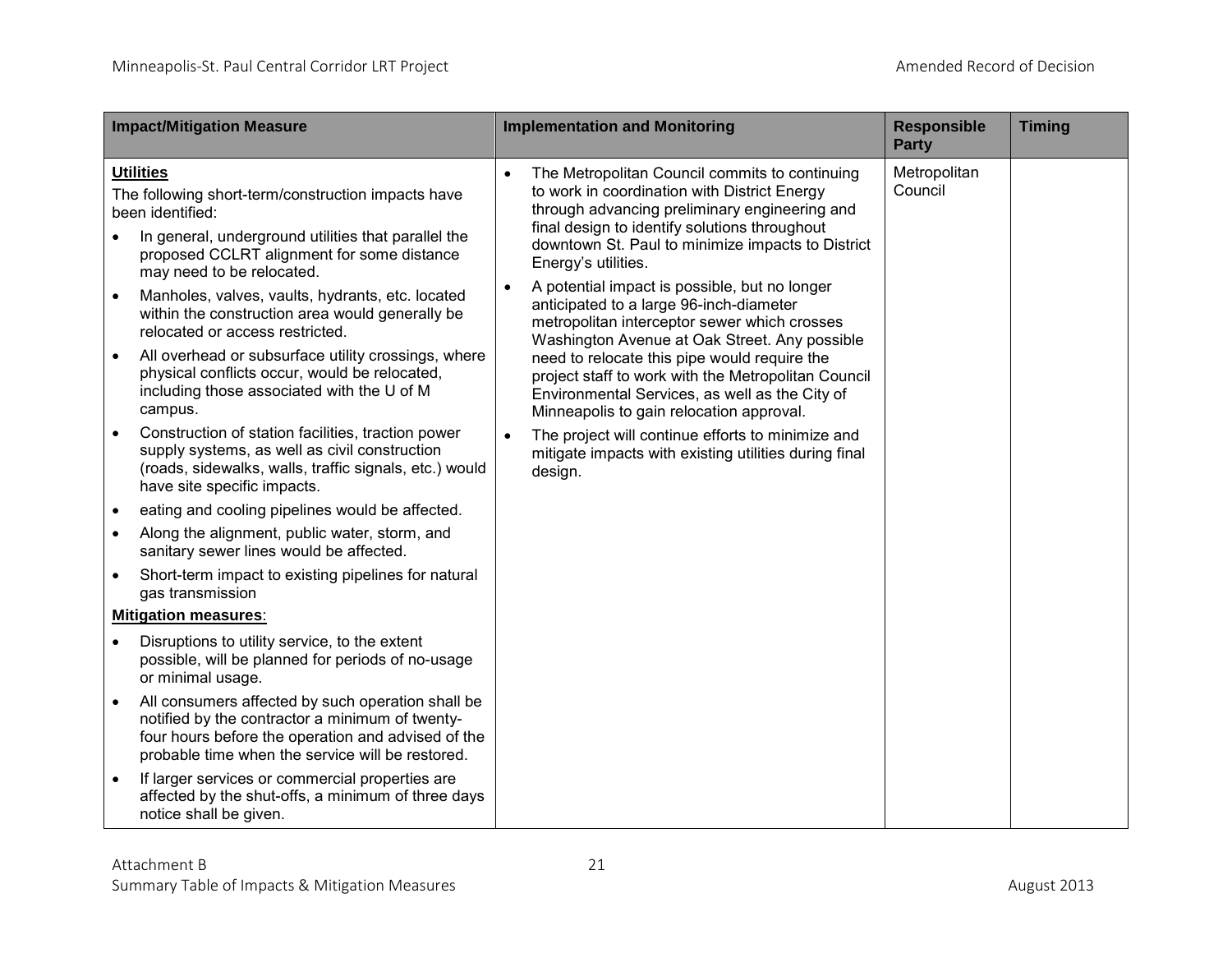| <b>Impact/Mitigation Measure</b>                                                                                                                                                                                                                                           | <b>Implementation and Monitoring</b>                                                                                                                                                                                                                                                             | <b>Responsible</b><br><b>Party</b> | <b>Timing</b> |
|----------------------------------------------------------------------------------------------------------------------------------------------------------------------------------------------------------------------------------------------------------------------------|--------------------------------------------------------------------------------------------------------------------------------------------------------------------------------------------------------------------------------------------------------------------------------------------------|------------------------------------|---------------|
| <b>Energy</b><br>Energy use will be localized and temporary, and<br>would not be expected to substantially impact<br>regional energy consumption.<br><b>Mitigation measures:</b>                                                                                           | Because the operation of the Preferred Alternative<br>would use slightly more energy than the operation of<br>a No-Build Alternative, the energy used in<br>construction would not be recouped as a result of the<br>project.                                                                    | Metropolitan<br>Council            |               |
| No mitigation has been identified or recommended.                                                                                                                                                                                                                          |                                                                                                                                                                                                                                                                                                  |                                    |               |
| <b>Transportation</b><br>The following impacts have been identified:<br><b>TRANSIT</b>                                                                                                                                                                                     | Project outreach coordinators began surveying<br>$\bullet$<br>business and property owners in the spring of<br>2008 for details on their points of access to help<br>engineers design the line and plan construction.                                                                            | Metropolitan<br>Council            |               |
| Some disruption of Route 16 and Route 50<br>service on University Avenue would occur during<br>construction.                                                                                                                                                               | Additional sequencing, along with close<br>coordination with all of the project stakeholders,<br>community groups, and local businesses, will be<br>implemented to effectively deal with and minimize                                                                                            |                                    |               |
| <b>Mitigation measures:</b>                                                                                                                                                                                                                                                | the impacts that may occur.                                                                                                                                                                                                                                                                      |                                    |               |
| Information would be posted at bus-stops. Detour<br>information would also be placed on Metro<br>Transit's web site and updated daily.                                                                                                                                     | City/county permits will be acquired by project<br>$\bullet$<br>contractors from the appropriate city offices for<br>roadway disruptions and blockages.                                                                                                                                          |                                    |               |
| Metro Transit would follow standard procedures<br>$\bullet$<br>for route changes and deletions.<br>Metro Transit would communicate service<br>$\bullet$<br>changes along the corridor as part of its<br>community outreach program described in<br>Chapter 11 of the FEIS. | Maintenance of traffic details will be finalized<br>$\bullet$<br>during final design and may be modified by the<br>contractor with permission from the CCPO and<br>project partners.<br>For construction, specific mitigation will be<br>$\bullet$<br>developed during final design to determine |                                    |               |
| <b>ROADS</b>                                                                                                                                                                                                                                                               | maximum number of lanes closed during peak                                                                                                                                                                                                                                                       |                                    |               |
| Construction of the Preferred Alternative will<br>involve subsurface and at-grade construction<br>along the project route and relocation of existing<br>utlities.                                                                                                          | traffic hours, maintenance and removal of traffic<br>control devices, efficient traffic rerouting<br>measures, and scheduling of construction<br>activities within the roadways for times other then<br>peak traffic periods.                                                                    |                                    |               |
| Partial closures of existing streets where the LRT<br>$\bullet$<br>line will be located for construction operations.<br>There will be additional congestion and delays in<br>$\bullet$<br>areas of street closures including adjacent parallel                             | The Metropolitan Council and the City of St. Paul<br>$\bullet$<br>will work with the affected property owners and<br>tenants to maximize parking on and near<br>University Avenue during construction periods.                                                                                   |                                    |               |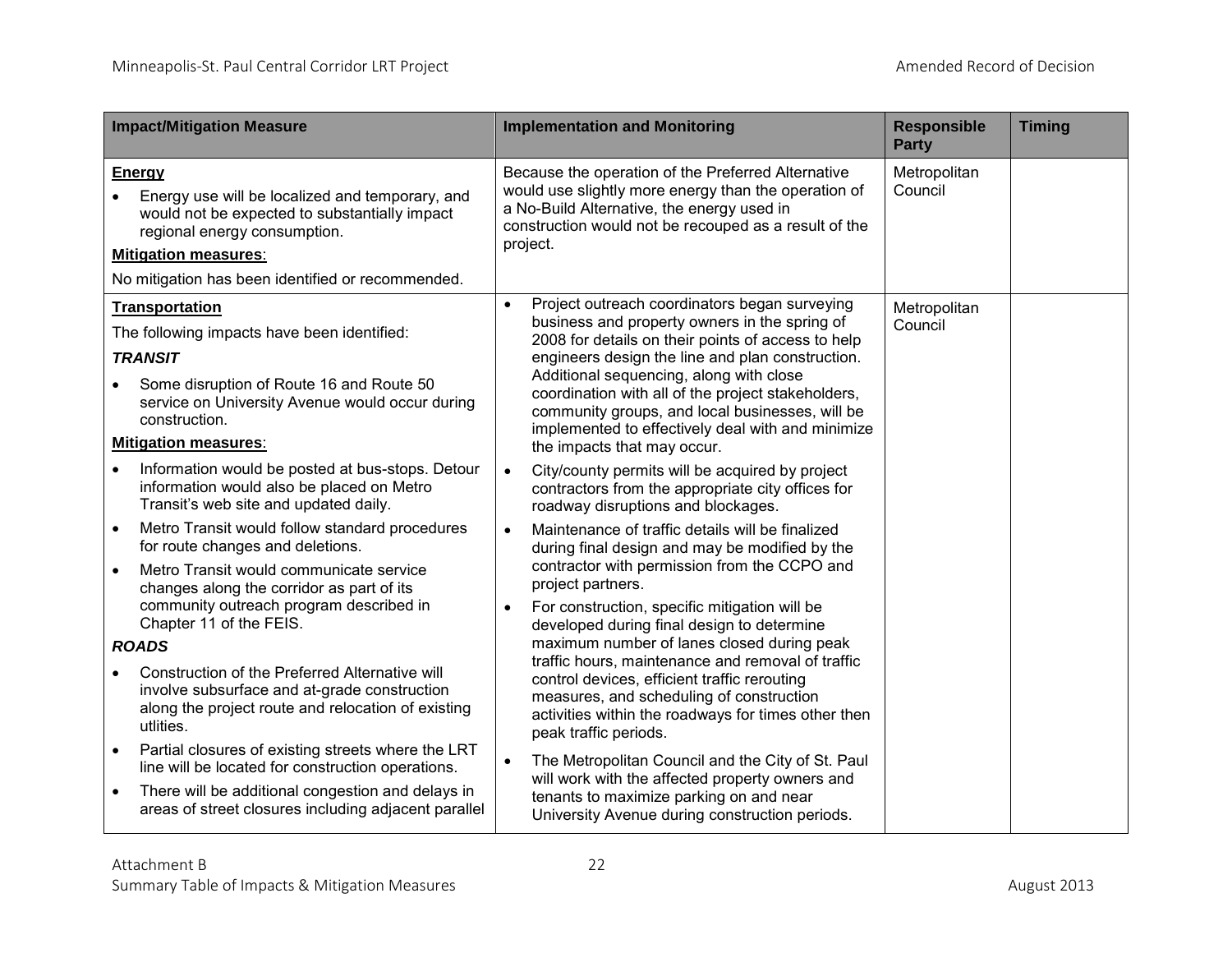| <b>Impact/Mitigation Measure</b>                                                                                                                                                                                             | <b>Implementation and Monitoring</b> | <b>Responsible</b><br><b>Party</b> | <b>Timing</b> |
|------------------------------------------------------------------------------------------------------------------------------------------------------------------------------------------------------------------------------|--------------------------------------|------------------------------------|---------------|
| streets and cross-streets.                                                                                                                                                                                                   |                                      |                                    |               |
| <b>Mitigation measures:</b>                                                                                                                                                                                                  |                                      |                                    |               |
| Access for delivery vehicles will be maintained<br>including access for businesses without alleyway<br>access.                                                                                                               |                                      |                                    |               |
| Notification of roadway disruptions will be<br>$\bullet$<br>provided to neighboring property<br>owners/operators.                                                                                                            |                                      |                                    |               |
| In cases of roadway blockages, neighboring<br>$\bullet$<br>property owners/operators will be notified and<br>provided with descriptions of alternative routes.                                                               |                                      |                                    |               |
| Access to local businesses and to off-street<br>$\bullet$<br>parking will be maintained.                                                                                                                                     |                                      |                                    |               |
| <b>PEDESTRIANS AND BICYCLES</b>                                                                                                                                                                                              |                                      |                                    |               |
| There will be temporary closures or detours for<br>$\bullet$<br>bike and pedestrian facilities, including a<br>relocation of the Hiawatha LRT trail between 15 <sup>th</sup><br>and 11 <sup>th</sup> avenues in Minneapolis. |                                      |                                    |               |
| <b>Mitigation measures:</b>                                                                                                                                                                                                  |                                      |                                    |               |
| A detour route for the HLRT bicycle trail will be<br>$\bullet$<br>identified and signed during construction.                                                                                                                 |                                      |                                    |               |
| Notifications would be managed according to the<br>$\bullet$<br>traffic management plan developed during final<br>design.                                                                                                    |                                      |                                    |               |
| Bicyclists would be notified through signage and<br>$\bullet$<br>public notice that bike lanes are detoured.                                                                                                                 |                                      |                                    |               |
| Where construction activities affect sidewalk<br>areas, special facilities, such as temporary<br>handrails, fences, ramps, barriers, walkways and<br>bridges may be provided for the safety of<br>pedestrians.               |                                      |                                    |               |
| If crosswalks are temporarily closed, pedestrians<br>$\bullet$                                                                                                                                                               |                                      |                                    |               |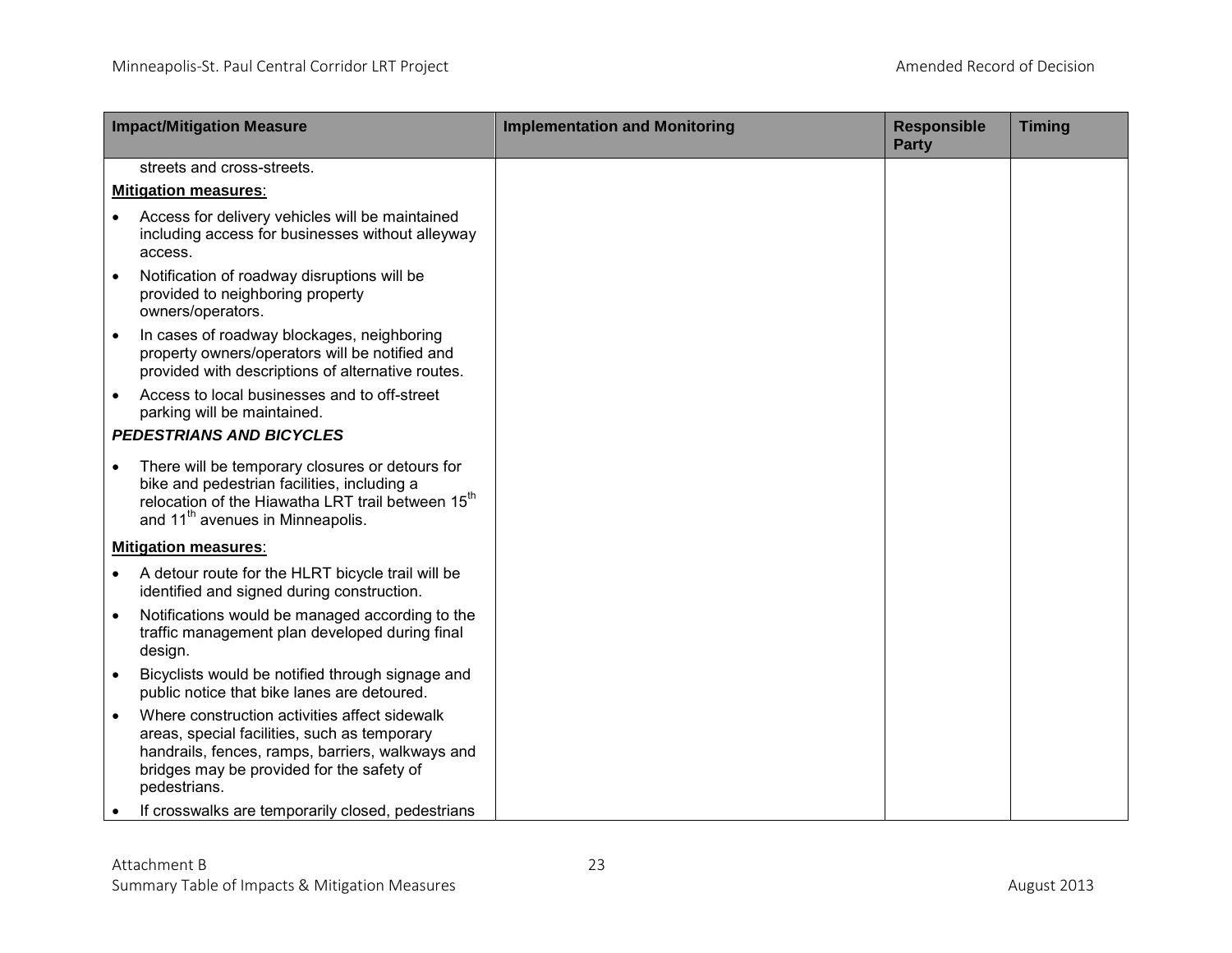| <b>Impact/Mitigation Measure</b>                                                                                                                                                                          | <b>Implementation and Monitoring</b> | <b>Responsible</b><br><b>Party</b> | <b>Timing</b> |
|-----------------------------------------------------------------------------------------------------------------------------------------------------------------------------------------------------------|--------------------------------------|------------------------------------|---------------|
| will be directed to use alternative crossings.                                                                                                                                                            |                                      |                                    |               |
| All sidewalk and crosswalk surfaces will meet<br>$\bullet$<br>minimum standards for accessibility and be free of<br>slipping and tripping hazards.                                                        |                                      |                                    |               |
| <b>WASHINGTON AVENUE BRIDGE</b>                                                                                                                                                                           |                                      |                                    |               |
| To accommodate the proposed CCLRT project, and<br>achieve current code standards, improvements must<br>be made to the Washington Avenue Bridge.                                                           |                                      |                                    |               |
| The inside lane in each direction on the lower<br>$\bullet$<br>deck would be converted to exclusive LRT use,                                                                                              |                                      |                                    |               |
| One lane of vehicular traffic would remain in each<br>$\bullet$<br>direction on the outside lanes.                                                                                                        |                                      |                                    |               |
| <b>Mitigation measures:</b>                                                                                                                                                                               |                                      |                                    |               |
| The Central Corridor Project Office (CCPO)<br>anticipates that for most of the construction<br>period, one lane of traffic in each direction will be<br>maintained.                                       |                                      |                                    |               |
| Portions of the pedestrian bridge are also<br>$\bullet$<br>expected to remain open during most of the<br>construction.                                                                                    |                                      |                                    |               |
| It is likely that short term closures of traffic lanes<br>$\bullet$<br>and the pedestrian deck will be required.                                                                                          |                                      |                                    |               |
| All of the work proposed by the CCPO could be<br>$\bullet$<br>constructed from the lower bridge deck with the<br>exception of the bridge pier work which would<br>likely require short term water access. |                                      |                                    |               |
| <b>PARKING</b>                                                                                                                                                                                            |                                      |                                    |               |
| Some on-street parking facilities will be<br>$\bullet$<br>temporarily unavailable to allow for construction<br>equipment and vehicles to park or be located near<br>construction sites.                   |                                      |                                    |               |
| <b>Mitigation measures:</b>                                                                                                                                                                               |                                      |                                    |               |